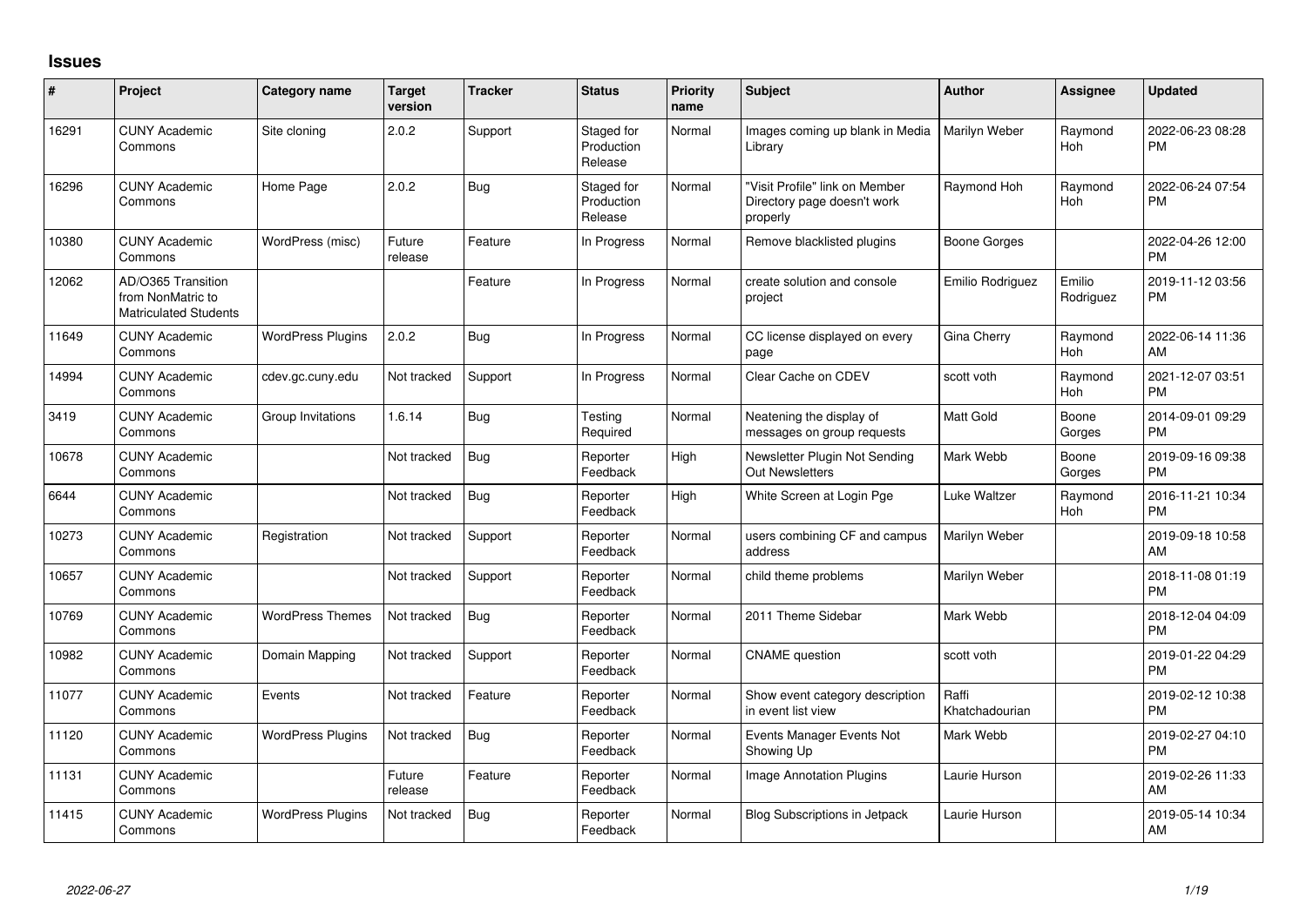| #     | Project                         | <b>Category name</b>      | <b>Target</b><br>version | <b>Tracker</b> | <b>Status</b>        | <b>Priority</b><br>name | <b>Subject</b>                                                                                | <b>Author</b>        | <b>Assignee</b> | <b>Updated</b>                |
|-------|---------------------------------|---------------------------|--------------------------|----------------|----------------------|-------------------------|-----------------------------------------------------------------------------------------------|----------------------|-----------------|-------------------------------|
| 11509 | <b>CUNY Academic</b><br>Commons |                           | Not tracked              | Support        | Reporter<br>Feedback | Normal                  | deleted Page causing a Menu<br>problem?                                                       | Marilyn Weber        |                 | 2019-06-04 09:54<br>AM        |
| 11556 | <b>CUNY Academic</b><br>Commons | Courses                   | Not tracked              | Bug            | Reporter<br>Feedback | Normal                  | Instructor name given in course<br>listing                                                    | Tom Harbison         |                 | 2019-06-25 04:12<br><b>PM</b> |
| 11771 | <b>CUNY Academic</b><br>Commons |                           | Not tracked              | Support        | Reporter<br>Feedback | Normal                  | post displays in sections                                                                     | Marilyn Weber        |                 | 2019-08-20 10:34<br>AM        |
| 11787 | <b>CUNY Academic</b><br>Commons |                           | Not tracked              | Support        | Reporter<br>Feedback | Normal                  | automated comments notifications   Marilyn Weber<br>on ZenDesk                                |                      |                 | 2019-08-26 06:18<br><b>PM</b> |
| 11788 | <b>CUNY Academic</b><br>Commons | <b>WordPress Plugins</b>  | Future<br>release        | Support        | Reporter<br>Feedback | Normal                  | Plugin Request - Browse Aloud                                                                 | scott voth           |                 | 2019-09-24 08:42<br>AM        |
| 12198 | <b>CUNY Academic</b><br>Commons |                           | Not tracked              | <b>Bug</b>     | Reporter<br>Feedback | Normal                  | Duplicate listing in My Sites                                                                 | Tom Harbison         |                 | 2019-12-09 05:50<br><b>PM</b> |
| 12350 | <b>CUNY Academic</b><br>Commons | <b>Blogs (BuddyPress)</b> | Not tracked              | Support        | Reporter<br>Feedback | Normal                  | <b>URL</b> creation problem                                                                   | Marilyn Weber        |                 | 2020-02-03 11:27<br>AM        |
| 12360 | <b>CUNY Academic</b><br>Commons | <b>WordPress Themes</b>   | Not tracked              | <b>Bug</b>     | Reporter<br>Feedback | Normal                  | site just says "DANTE We are<br>currently in maintenance mode,<br>please check back shortly." | Marilyn Weber        |                 | 2020-02-04 12:13<br><b>PM</b> |
| 13034 | <b>CUNY Academic</b><br>Commons |                           | Not tracked              | Support        | Reporter<br>Feedback | Normal                  | a site is asking people to join the<br>Commons to get a download                              | Marilyn Weber        |                 | 2020-07-12 07:23<br>AM        |
| 13255 | <b>CUNY Academic</b><br>Commons |                           | Not tracked              | Support        | Reporter<br>Feedback | Normal                  | Accessibility problems                                                                        | Marilyn Weber        |                 | 2020-09-01 05:48<br><b>PM</b> |
| 13975 | <b>CUNY Academic</b><br>Commons | Social Paper              | Not tracked              | Support        | Reporter<br>Feedback | Normal                  | can't approve comments on<br>Social Paper paper                                               | Marilyn Weber        |                 | 2021-02-12 09:33<br>AM        |
| 14074 | <b>CUNY Academic</b><br>Commons | WordPress (misc)          | Not tracked              | Support        | Reporter<br>Feedback | Normal                  | page password protection<br>problem                                                           | Marilyn Weber        |                 | 2021-03-02 11:03<br>AM        |
| 14398 | <b>CUNY Academic</b><br>Commons |                           | Not tracked              | Support        | Reporter<br>Feedback | Normal                  | Events plug-in notification<br>problem                                                        | Marilyn Weber        |                 | 2021-05-11 11:21<br>AM        |
| 14538 | <b>CUNY Academic</b><br>Commons |                           | Not tracked              | Support        | Reporter<br>Feedback | Normal                  | <b>Weebly To Commons</b>                                                                      | Laurie Hurson        |                 | 2021-09-14 10:47<br>AM        |
| 14629 | <b>CUNY Academic</b><br>Commons |                           | Not tracked              | Bug            | Reporter<br>Feedback | Normal                  | Possible Post Order Bug?                                                                      | <b>Syelle Graves</b> |                 | 2021-09-14 10:47<br>AM        |
| 14784 | <b>CUNY Academic</b><br>Commons |                           |                          | Support        | Reporter<br>Feedback | Normal                  | User report of logo problem when<br>using Customizer theme                                    | Marilyn Weber        |                 | 2021-09-17 10:25<br>AM        |
| 14842 | <b>CUNY Academic</b><br>Commons |                           | Not tracked              | Support        | Reporter<br>Feedback | Normal                  | Question about widgets and block<br>editor                                                    | Gina Cherry          |                 | 2021-10-06 03:01<br><b>PM</b> |
| 14900 | <b>CUNY Academic</b><br>Commons |                           | Not tracked              | Support        | Reporter<br>Feedback | Normal                  | previous theme?                                                                               | Marilyn Weber        |                 | 2021-10-25 10:31<br>AM        |
| 15169 | <b>CUNY Academic</b><br>Commons |                           | 2.0.2                    | Support        | Reporter<br>Feedback | Normal                  | new Prelude website zipfiles for<br>custom theme and other files.                             | Marilyn Weber        |                 | 2022-06-14 11:36<br>AM        |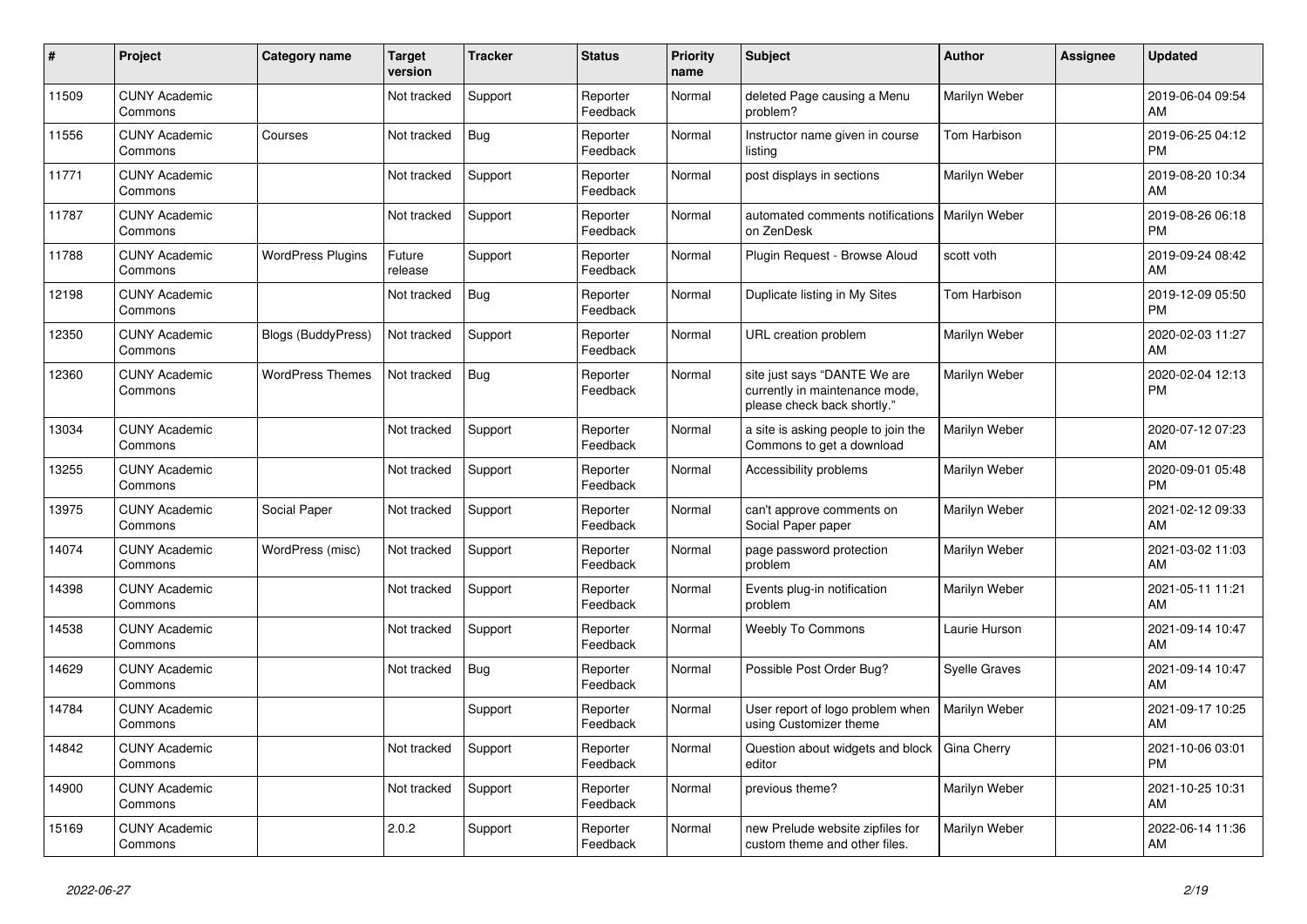| #     | Project                         | <b>Category name</b>       | <b>Target</b><br>version | <b>Tracker</b> | <b>Status</b>        | <b>Priority</b><br>name | <b>Subject</b>                                                    | Author                  | <b>Assignee</b> | <b>Updated</b>                |
|-------|---------------------------------|----------------------------|--------------------------|----------------|----------------------|-------------------------|-------------------------------------------------------------------|-------------------------|-----------------|-------------------------------|
| 15176 | <b>CUNY Academic</b><br>Commons |                            | Not tracked              | Support        | Reporter<br>Feedback | Normal                  | Archiving Q Writing & Old<br>Wordpress Sites on the Commons       | Laurie Hurson           |                 | 2022-02-08 10:28<br>AM        |
| 15260 | <b>CUNY Academic</b><br>Commons |                            |                          | Support        | Reporter<br>Feedback | Normal                  | Diacritical markings   European<br>Stages                         | Marilyn Weber           |                 | 2022-02-04 08:16<br>AM        |
| 15370 | <b>CUNY Academic</b><br>Commons |                            |                          | Support        | Reporter<br>Feedback | Normal                  | All-in-One Event Calendar?                                        | Marilyn Weber           |                 | 2022-02-17 11:03<br>AM        |
| 15613 | <b>CUNY Academic</b><br>Commons |                            | 2.0.2                    | Feature        | Reporter<br>Feedback | Normal                  | Adding "Passster" plugin                                          | Laurie Hurson           |                 | 2022-06-14 11:36<br>AM        |
| 15655 | <b>CUNY Academic</b><br>Commons |                            | 2.0.2                    | Support        | Reporter<br>Feedback | Normal                  | Event Aggregator plugin?                                          | Marilyn Weber           |                 | 2022-06-14 11:36<br>AM        |
| 15923 | <b>CUNY Academic</b><br>Commons |                            | Not tracked              | Feature        | Reporter<br>Feedback | Normal                  | <b>Bellows Plugin Adjustments</b>                                 | Laurie Hurson           |                 | 2022-04-20 10:10<br>AM        |
| 16099 | <b>CUNY Academic</b><br>Commons |                            |                          | Support        | Reporter<br>Feedback | Normal                  | request for Newsletter Glue                                       | Marilyn Weber           |                 | 2022-05-13 12:14<br><b>PM</b> |
| 16290 | <b>CUNY Academic</b><br>Commons |                            |                          | Feature        | Reporter<br>Feedback | Normal                  | Add Table Of Contents Block<br>plug-in                            | Raffi<br>Khatchadourian |                 | 2022-06-24 10:26<br>AM        |
| 6014  | <b>CUNY Academic</b><br>Commons | Publicity                  | Future<br>release        | Publicity      | Reporter<br>Feedback | Normal                  | Google search listing                                             | <b>Matt Gold</b>        | Boone<br>Gorges | 2016-09-21 03:48<br><b>PM</b> |
| 9207  | <b>CUNY Academic</b><br>Commons |                            | Future<br>release        | Support        | Reporter<br>Feedback | Normal                  | display dashboards made in<br>Tableau?                            | Marilyn Weber           | Boone<br>Gorges | 2018-04-10 10:42<br>AM        |
| 9211  | <b>CUNY Academic</b><br>Commons | <b>WordPress Plugins</b>   | Future<br>release        | Support        | Reporter<br>Feedback | Normal                  | Auto-Role Setting in Forum Plugin<br>Causing Some Confusion       | Luke Waltzer            | Boone<br>Gorges | 2018-03-13 11:44<br>AM        |
| 9289  | <b>CUNY Academic</b><br>Commons | <b>WordPress Plugins</b>   | Future<br>release        | <b>Bug</b>     | Reporter<br>Feedback | Normal                  | Email Users Plugin                                                | Laurie Hurson           | Boone<br>Gorges | 2018-10-24 12:34<br><b>PM</b> |
| 9515  | <b>CUNY Academic</b><br>Commons | <b>WordPress Plugins</b>   | Not tracked              | <b>Bug</b>     | Reporter<br>Feedback | Normal                  | Text to Speech plugin - "More<br>Slowly" checkbox not working     | scott voth              | Boone<br>Gorges | 2018-06-13 02:26<br><b>PM</b> |
| 9947  | <b>CUNY Academic</b><br>Commons | <b>WordPress Plugins</b>   | Future<br>release        | Feature        | Reporter<br>Feedback | Normal                  | Install H5P quiz plugin                                           | <b>Matt Gold</b>        | Boone<br>Gorges | 2018-09-11 11:01<br>AM        |
| 9979  | <b>CUNY Academic</b><br>Commons | <b>Email Notifications</b> | Not tracked              | Bug            | Reporter<br>Feedback | Normal                  | Reports of slow email activation<br>emails                        | <b>Matt Gold</b>        | Boone<br>Gorges | 2018-08-29 09:40<br><b>PM</b> |
| 10040 | <b>CUNY Academic</b><br>Commons | WordPress (misc)           | Not tracked              | <b>Bug</b>     | Reporter<br>Feedback | Normal                  | User doesn't see full list of themes   Matt Gold                  |                         | Boone<br>Gorges | 2018-07-25 10:12<br>AM        |
| 11386 | <b>CUNY Academic</b><br>Commons | WordPress - Media          | Not tracked              | Support        | Reporter<br>Feedback | Normal                  | disappearing images                                               | scott voth              | Boone<br>Gorges | 2019-05-14 10:32<br>AM        |
| 11449 | <b>CUNY Academic</b><br>Commons | WordPress - Media          | Not tracked              | Support        | Reporter<br>Feedback | Normal                  | Cloning Media Library for JITP<br>from Staging to Production Site | Patrick DeDauw          | Boone<br>Gorges | 2019-05-13 12:00<br><b>PM</b> |
| 11945 | <b>CUNY Academic</b><br>Commons | Reckoning                  | Future<br>release        | Feature        | Reporter<br>Feedback | Normal                  | Add Comments bubble to<br>Reckoning views                         | Boone Gorges            | Boone<br>Gorges | 2019-11-12 05:14<br><b>PM</b> |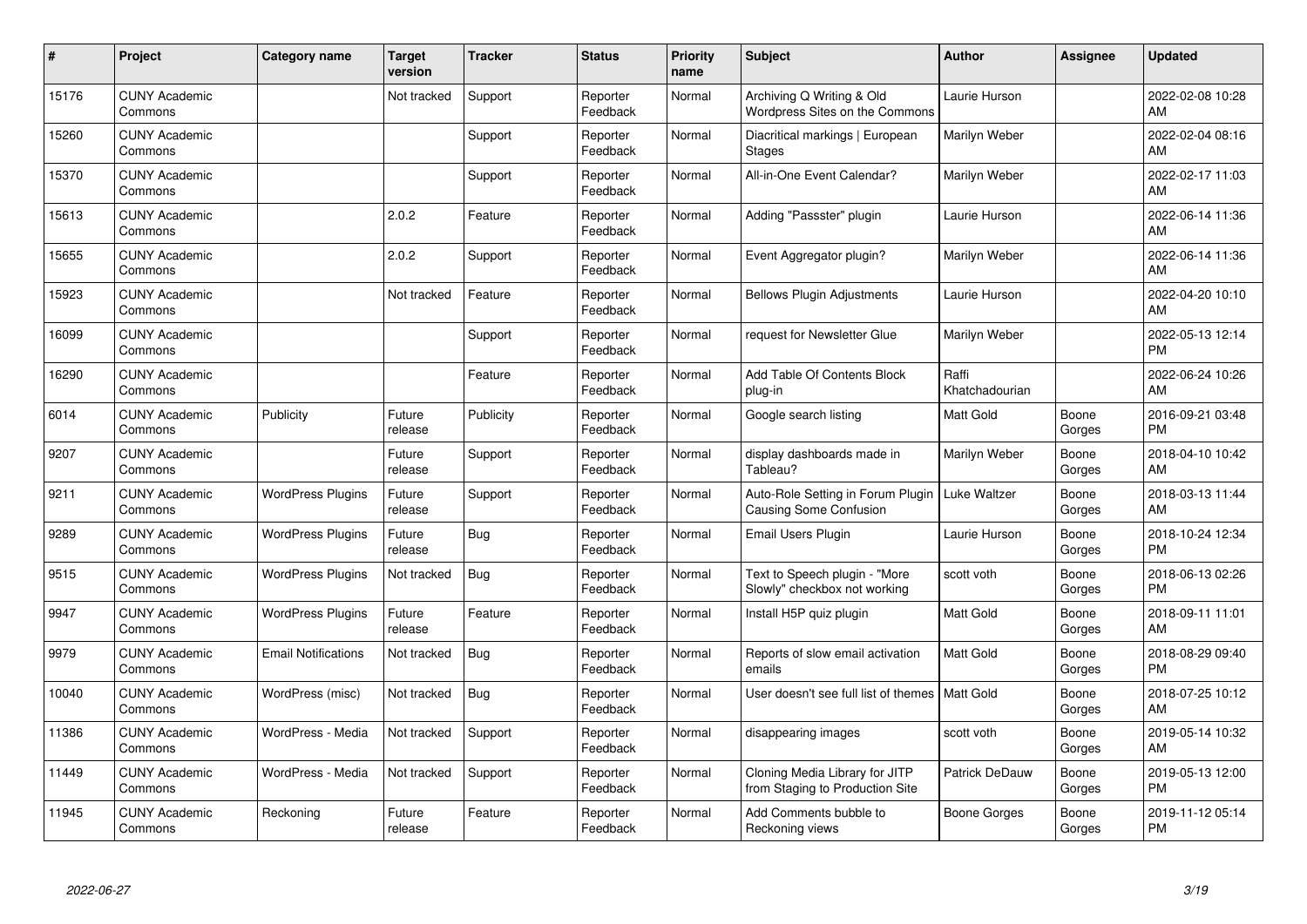| #     | Project                         | <b>Category name</b>     | Target<br>version | <b>Tracker</b> | <b>Status</b>        | <b>Priority</b><br>name | <b>Subject</b>                                                       | <b>Author</b>           | <b>Assignee</b>       | <b>Updated</b>                |
|-------|---------------------------------|--------------------------|-------------------|----------------|----------------------|-------------------------|----------------------------------------------------------------------|-------------------------|-----------------------|-------------------------------|
| 12121 | <b>CUNY Academic</b><br>Commons | <b>WordPress Plugins</b> | 2.0.2             | Feature        | Reporter<br>Feedback | Normal                  | Embedding H5P Iframes on<br>Commons Site                             | Laurie Hurson           | Boone<br>Gorges       | 2022-06-14 11:36<br>AM        |
| 14483 | <b>CUNY Academic</b><br>Commons | WordPress - Media        | Not tracked       | Bug            | Reporter<br>Feedback | Normal                  | <b>Wordpress PDF Embed Stopped</b><br>Working after JITP Media Clone | Patrick DeDauw          | Boone<br>Gorges       | 2021-05-20 01:51<br><b>PM</b> |
| 14504 | <b>CUNY Academic</b><br>Commons |                          | Not tracked       | Publicity      | Reporter<br>Feedback | Normal                  | Adding showcases to home page<br>menu                                | Laurie Hurson           | Boone<br>Gorges       | 2022-01-19 03:26<br><b>PM</b> |
| 15242 | <b>CUNY Academic</b><br>Commons | Performance              | Not tracked       | <b>Bug</b>     | Reporter<br>Feedback | Normal                  | Slugist site                                                         | Raffi<br>Khatchadourian | Boone<br>Gorges       | 2022-02-07 11:14<br>AM        |
| 1544  | <b>CUNY Academic</b><br>Commons | Groups (misc)            | Future<br>release | Feature        | Reporter<br>Feedback | Normal                  | Group Filtering and Sorting                                          | Matt Gold               | Chris Stein           | 2019-03-01 02:25<br><b>PM</b> |
| 12446 | <b>CUNY Academic</b><br>Commons | Groups (misc)            | Future<br>release | Feature        | Reporter<br>Feedback | Normal                  | Toggle default site to group forum<br>postina                        | Laurie Hurson           | Laurie Hurson         | 2020-03-10 11:57<br>AM        |
| 11493 | <b>CUNY Academic</b><br>Commons | Domain Mapping           | Not tracked       | Support        | Reporter<br>Feedback | Normal                  | Domain Mapping Request - Talia<br>Schaffer                           | scott voth              | Matt Gold             | 2019-08-06 08:39<br>AM        |
| 12484 | <b>CUNY Academic</b><br>Commons |                          | Not tracked       | Support        | Reporter<br>Feedback | Normal                  | Sign up Code for COIL Course<br>starting in March                    | Laurie Hurson           | Matt Gold             | 2020-03-02 02:26<br><b>PM</b> |
| 2573  | <b>NYCDH Community</b><br>Site  |                          |                   | Feature        | Reporter<br>Feedback | Normal                  | Add dh nyc twitter list feed to site                                 | <b>Mark Newton</b>      | Matt Gold             | 2013-05-16 11:42<br><b>PM</b> |
| 7115  | <b>CUNY Academic</b><br>Commons | Groups (misc)            | Future<br>release | Feature        | Reporter<br>Feedback | Normal                  | make licensing info clear during<br>group creation                   | <b>Matt Gold</b>        | Raymond<br>Hoh        | 2020-12-08 11:32<br>AM        |
| 10262 | <b>CUNY Academic</b><br>Commons |                          | Not tracked       | Bug            | Reporter<br>Feedback | Normal                  | Newsletter Plugin: Broken Image<br>at Bottom of All Newsletters      | Mark Webb               | Raymond<br><b>Hoh</b> | 2018-08-30 05:17<br><b>PM</b> |
| 11149 | <b>CUNY Academic</b><br>Commons |                          | Not tracked       | Support        | Reporter<br>Feedback | Normal                  | comments getting blocked                                             | Marilyn Weber           | Raymond<br>Hoh        | 2019-03-26 11:40<br>AM        |
| 12004 | <b>CUNY Academic</b><br>Commons |                          | Not tracked       | Support        | Reporter<br>Feedback | Normal                  | Notifications for spam blog<br>comments                              | Gina Cherry             | Raymond<br>Hoh        | 2019-11-01 12:05<br><b>PM</b> |
| 12741 | <b>CUNY Academic</b><br>Commons | <b>WordPress Plugins</b> | Not tracked       | Support        | Reporter<br>Feedback | Normal                  | Tableau Public Viz Block                                             | Marilyn Weber           | Raymond<br>Hoh        | 2020-05-12 11:00<br>AM        |
| 13328 | <b>CUNY Academic</b><br>Commons | Group Forums             | Not tracked       | Bug            | Reporter<br>Feedback | Normal                  | cross-posting in two related<br>groups                               | Marilyn Weber           | Raymond<br>Hoh        | 2020-09-15 10:39<br><b>PM</b> |
| 14983 | <b>CUNY Academic</b><br>Commons | WordPress (misc)         | Not tracked       | Support        | Reporter<br>Feedback | Normal                  | "Read More" tag not working                                          | Rebecca Krisel          | Raymond<br>Hoh        | 2021-11-23 01:17<br><b>PM</b> |
| 15516 | <b>CUNY Academic</b><br>Commons | <b>WordPress Plugins</b> |                   | Bug            | Reporter<br>Feedback | Normal                  | Can't publish or save draft of post<br>on wordpress.com              | Raffi<br>Khatchadourian | Raymond<br><b>Hoh</b> | 2022-03-02 05:52<br><b>PM</b> |
| 15978 | <b>CUNY Academic</b><br>Commons | WordPress - Media        | 2.0.2             | Support        | Reporter<br>Feedback | Normal                  | tex files?                                                           | Marilyn Weber           | Raymond<br>Hoh        | 2022-06-14 11:36<br>AM        |
| 16110 | <b>CUNY Academic</b><br>Commons |                          |                   | Support        | Reporter<br>Feedback | Normal                  | remove Creative Commons<br>license from pages?                       | Marilyn Weber           | Raymond<br>Hoh        | 2022-05-17 06:11<br>PM        |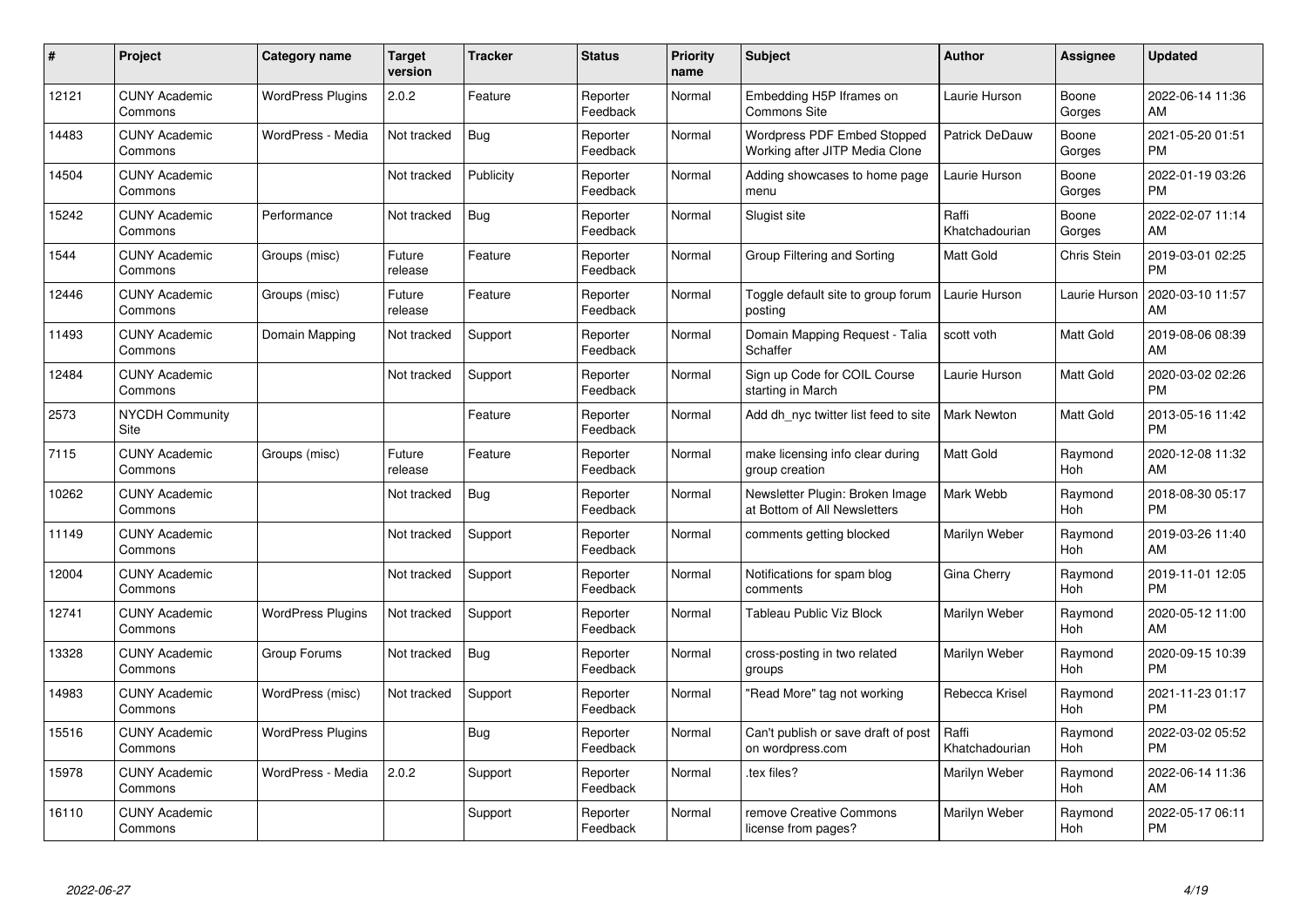| #     | Project                         | <b>Category name</b>           | <b>Target</b><br>version | <b>Tracker</b> | <b>Status</b>        | <b>Priority</b><br>name | Subject                                                                                                       | Author              | <b>Assignee</b>       | <b>Updated</b>                |
|-------|---------------------------------|--------------------------------|--------------------------|----------------|----------------------|-------------------------|---------------------------------------------------------------------------------------------------------------|---------------------|-----------------------|-------------------------------|
| 16245 | <b>CUNY Academic</b><br>Commons | WordPress (misc)               |                          | Bug            | Reporter<br>Feedback | Normal                  | Save Button missing on<br>WordPress Profile page                                                              | scott voth          | Raymond<br>Hoh        | 2022-06-16 03:09<br>PM        |
| 5317  | <b>CUNY Academic</b><br>Commons | Group Blogs                    | Not tracked              | Bug            | Reporter<br>Feedback | Normal                  | Notifications of New Post Didn't<br>Come                                                                      | Luke Waltzer        | Samantha<br>Raddatz   | 2016-03-21 10:41<br><b>PM</b> |
| 5826  | <b>CUNY Academic</b><br>Commons | <b>WordPress Plugins</b>       | Future<br>release        | Support        | Reporter<br>Feedback | Normal                  | <b>Remove Subscription Options</b><br>plugin from directory                                                   | Sarah Morgano       | Sarah<br>Morgano      | 2016-10-21 04:14<br><b>PM</b> |
| 6356  | <b>CUNY Academic</b><br>Commons | <b>WordPress Plugins</b>       | Future<br>release        | Bug            | Reporter<br>Feedback | Low                     | Should Subscribe2 be<br>deprecated?                                                                           | <b>Luke Waltzer</b> |                       | 2017-03-20 12:20<br><b>PM</b> |
| 8675  | <b>CUNY Academic</b><br>Commons | <b>User Onboarding</b>         | Future<br>release        | Bug            | Reporter<br>Feedback | Low                     | Add new User search screen calls   Paul Hebert<br>for the input of email address but<br>doesn't work with one |                     | Boone<br>Gorges       | 2017-10-11 11:17<br>AM        |
| 11971 | <b>CUNY Academic</b><br>Commons | <b>Email Notifications</b>     | Future<br>release        | Bug            | Reporter<br>Feedback | Low                     | Pictures obscured in emailed post<br>notifications                                                            | Marilyn Weber       | Raymond<br><b>Hoh</b> | 2019-11-21 01:14<br><b>PM</b> |
| 1456  | <b>CUNY Academic</b><br>Commons | Group Invitations              | Future<br>release        | Feature        | Reporter<br>Feedback | Low                     | Invite to Group Button from Profile   Matt Gold<br>Field                                                      |                     | Samantha<br>Raddatz   | 2015-11-09 05:59<br><b>PM</b> |
| 11848 | <b>CUNY Academic</b><br>Commons |                                | Not tracked              | Support        | Hold                 | Normal                  | a Dean of Faculty wants to share<br>a large file                                                              | Marilyn Weber       |                       | 2019-09-24 08:44<br>AM        |
| 8756  | <b>CUNY Academic</b><br>Commons | <b>Group Blogs</b>             | Future<br>release        | Feature        | Hold                 | Normal                  | Connect multiple blogs to one<br>group?                                                                       | <b>Matt Gold</b>    | Boone<br>Gorges       | 2017-09-30 10:42<br>AM        |
| 14113 | <b>CUNY Academic</b><br>Commons | WordPress (misc)               | Future<br>release        | Bug            | Hold                 | Normal                  | Block Editor Not Working on this<br>page - Json error                                                         | scott voth          | Boone<br>Gorges       | 2021-03-05 11:01<br>AM        |
| 16092 | <b>CUNY Academic</b><br>Commons |                                | Future<br>release        | Feature        | Hold                 | Normal                  | Don't show main site in Site<br>search results                                                                | <b>Boone Gorges</b> | Boone<br>Gorges       | 2022-05-17 03:12<br><b>PM</b> |
| 3369  | <b>CUNY Academic</b><br>Commons | Reply By Email                 | Not tracked              | Outreach       | Hold                 | Normal                  | Release reply by email to WP<br>plugin directory                                                              | Matt Gold           | Raymond<br>Hoh        | 2016-03-01 12:46<br><b>PM</b> |
| 3939  | <b>CUNY Academic</b><br>Commons | <b>WordPress Plugins</b>       | Future<br>release        | Bug            | Hold                 | Normal                  | Activity stream support for<br>Co-Authors Plus plugin                                                         | Raymond Hoh         | Raymond<br>Hoh        | 2015-11-09 06:13<br><b>PM</b> |
| 8991  | <b>CUNY Academic</b><br>Commons | Reply By Email                 | Not tracked              | Bug            | Hold                 | Normal                  | RBE duplicate email message<br>issue                                                                          | <b>Matt Gold</b>    | Raymond<br>Hoh        | 2018-02-18 08:53<br><b>PM</b> |
| 9060  | <b>CUNY Academic</b><br>Commons | Commons In A Box               | Not tracked              | <b>Bug</b>     | Hold                 | Normal                  | Problems with CBox image library<br>upload                                                                    | Lisa Rhody          | Raymond<br>Hoh        | 2018-01-10 03:26<br><b>PM</b> |
| 13912 | <b>CUNY Academic</b><br>Commons |                                | Not tracked              | Feature        | Hold                 | Low                     | posting "missed schedule"                                                                                     | Marilyn Weber       |                       | 2021-02-23 10:46<br>AM        |
| 2576  | <b>NYCDH Community</b><br>Site  |                                |                          | <b>Bug</b>     | Hold                 | Low                     | Test Next Button in Javascript<br><b>Tutorial Under Activities</b>                                            | <b>Mark Newton</b>  | Alex Gil              | 2013-05-18 02:55<br><b>PM</b> |
| 3230  | <b>CUNY Academic</b><br>Commons | Internal Tools and<br>Workflow | Not tracked              | Feature        | Assigned             | High                    | Scripts for quicker<br>provisioning/updating of<br>development environments                                   | Boone Gorges        | Boone<br>Gorges       | 2016-01-26 04:54<br>PM        |
| 370   | <b>CUNY Academic</b><br>Commons | Registration                   | Future<br>release        | Feature        | Assigned             | High                    | <b>Guest Accounts</b>                                                                                         | Matt Gold           | Matt Gold             | 2015-04-09 09:33<br><b>PM</b> |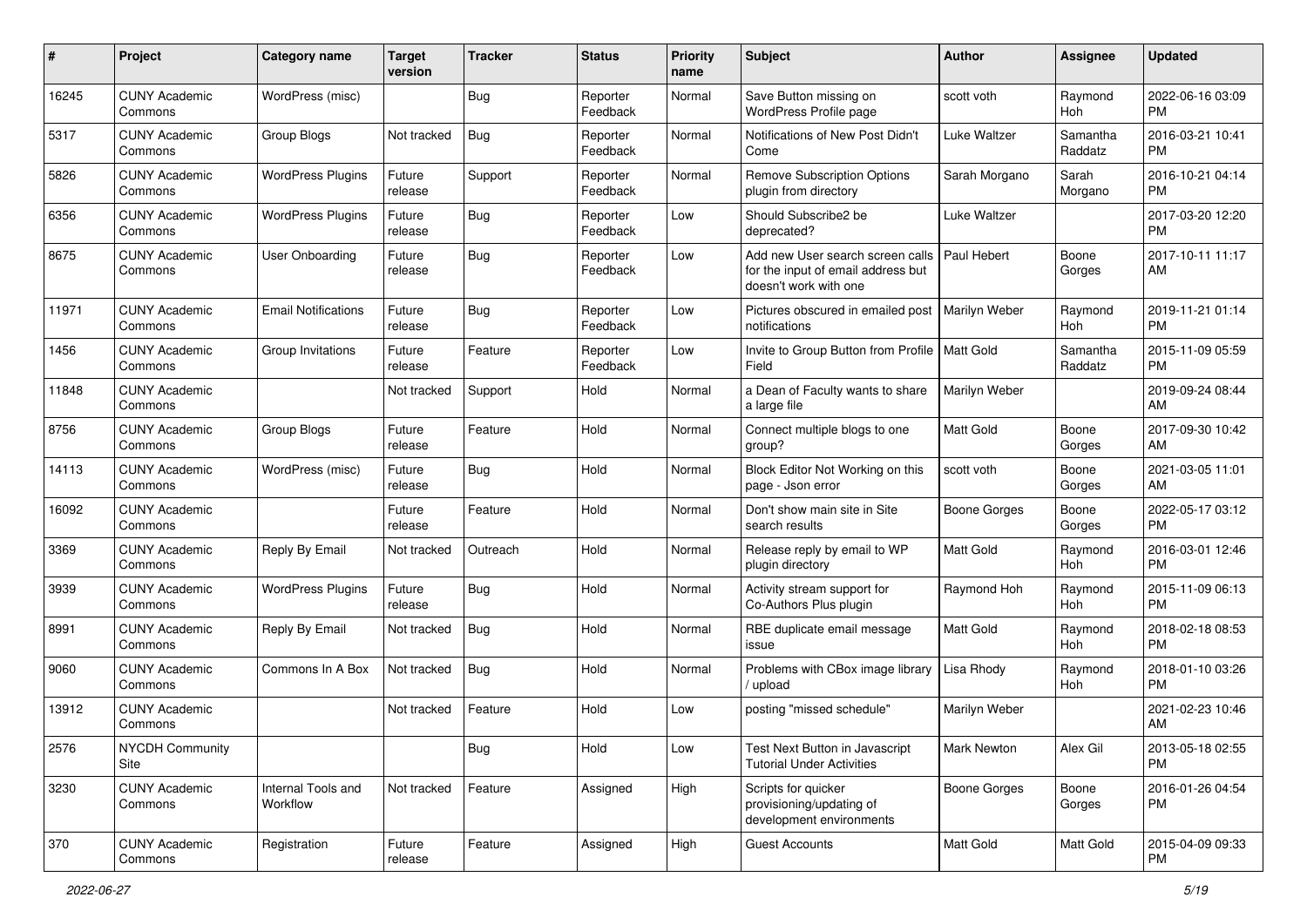| #     | Project                         | Category name             | Target<br>version | <b>Tracker</b> | <b>Status</b> | <b>Priority</b><br>name | <b>Subject</b>                                                       | <b>Author</b>       | <b>Assignee</b> | <b>Updated</b>                |
|-------|---------------------------------|---------------------------|-------------------|----------------|---------------|-------------------------|----------------------------------------------------------------------|---------------------|-----------------|-------------------------------|
| 5691  | <b>CUNY Academic</b><br>Commons | <b>Blogs (BuddyPress)</b> | Future<br>release | <b>Bug</b>     | Assigned      | High                    | Differing numbers on Sites display   Matt Gold                       |                     | Raymond<br>Hoh  | 2016-06-13 01:37<br><b>PM</b> |
| 11519 | <b>CUNY Academic</b><br>Commons |                           | Not tracked       | Support        | Assigned      | Normal                  | comment option not appearing                                         | Marilyn Weber       |                 | 2019-09-24 10:28<br>AM        |
| 12436 | <b>CUNY Academic</b><br>Commons |                           | Not tracked       | Bug            | Assigned      | Normal                  | Nightly system downtime                                              | Boone Gorges        |                 | 2020-08-01 09:30<br>AM        |
| 287   | <b>CUNY Academic</b><br>Commons | WordPress (misc)          | Future<br>release | Feature        | Assigned      | Normal                  | Create troubleshooting tool for<br>account sign-up                   | Matt Gold           | Boone<br>Gorges | 2015-11-09 06:17<br><b>PM</b> |
| 377   | <b>CUNY Academic</b><br>Commons | BuddyPress (misc)         | Future<br>release | Feature        | Assigned      | Normal                  | Like buttons                                                         | Matt Gold           | Boone<br>Gorges | 2010-11-16 05:13<br>PM        |
| 435   | <b>CUNY Academic</b><br>Commons | BuddyPress (misc)         | Future<br>release | Feature        | Assigned      | Normal                  | Include Avatar Images in Forum<br><b>Post Notification Emails</b>    | Matt Gold           | Boone<br>Gorges | 2010-12-08 12:40<br><b>PM</b> |
| 500   | <b>CUNY Academic</b><br>Commons | BuddyPress (misc)         | Future<br>release | Feature        | Assigned      | Normal                  | <b>Export Group Data</b>                                             | Matt Gold           | Boone<br>Gorges | 2010-12-19 12:09<br><b>PM</b> |
| 554   | <b>CUNY Academic</b><br>Commons | BuddyPress (misc)         | Future<br>release | Feature        | Assigned      | Normal                  | Add Trackback notifications to<br>site-wide activity feed            | Matt Gold           | Boone<br>Gorges | 2015-11-09 06:19<br><b>PM</b> |
| 585   | <b>CUNY Academic</b><br>Commons | Group Forums              | Future<br>release | Feature        | Assigned      | Normal                  | Merge Forum Topics                                                   | Sarah Morgano       | Boone<br>Gorges | 2011-07-06 04:11<br><b>PM</b> |
| 599   | <b>CUNY Academic</b><br>Commons | BuddyPress (misc)         | Future<br>release | Feature        | Assigned      | Normal                  | Consider adding rating plugins for<br>BuddyPress/BBPress             | <b>Matt Gold</b>    | Boone<br>Gorges | 2011-08-22 06:50<br><b>PM</b> |
| 618   | <b>CUNY Academic</b><br>Commons | <b>BuddyPress Docs</b>    | Future<br>release | Feature        | Assigned      | Normal                  | BuddyPress Docs: export formats                                      | <b>Boone Gorges</b> | Boone<br>Gorges | 2015-11-09 05:38<br><b>PM</b> |
| 635   | <b>CUNY Academic</b><br>Commons | BuddyPress (misc)         | Future<br>release | Feature        | Assigned      | Normal                  | Big Blue Button -<br>Videoconferencing in Groups and<br><b>Blogs</b> | Matt Gold           | Boone<br>Gorges | 2011-03-14 03:24<br><b>PM</b> |
| 658   | <b>CUNY Academic</b><br>Commons | <b>WordPress Plugins</b>  | Future<br>release | Feature        | Assigned      | Normal                  | Rebulid Sitewide Tag Suggestion                                      | <b>Matt Gold</b>    | Boone<br>Gorges | 2015-01-05 08:47<br><b>PM</b> |
| 1422  | <b>CUNY Academic</b><br>Commons | <b>BuddyPress Docs</b>    | Future<br>release | Feature        | Assigned      | Normal                  | Make "created Doc" activity icons<br>non-mini                        | Boone Gorges        | Boone<br>Gorges | 2015-11-09 05:48<br><b>PM</b> |
| 1460  | <b>CUNY Academic</b><br>Commons | Analytics                 | Future<br>release | Feature        | Assigned      | Normal                  | Update System Report                                                 | <b>Brian Foote</b>  | Boone<br>Gorges | 2015-11-09 06:13<br><b>PM</b> |
| 1508  | <b>CUNY Academic</b><br>Commons | WordPress (misc)          | Future<br>release | Feature        | Assigned      | Normal                  | Share login cookies across<br>mapped domains                         | Boone Gorges        | Boone<br>Gorges | 2012-07-02 12:12<br><b>PM</b> |
| 1744  | <b>CUNY Academic</b><br>Commons | <b>BuddyPress Docs</b>    | Future<br>release | Feature        | Assigned      | Normal                  | Spreadsheet-style Docs                                               | Boone Gorges        | Boone<br>Gorges | 2015-11-09 06:13<br><b>PM</b> |
| 1888  | <b>CUNY Academic</b><br>Commons | Home Page                 | Future<br>release | Feature        | Assigned      | Normal                  | Refactor BP MPO Activity Filter to<br>support proper pagination      | Sarah Morgano       | Boone<br>Gorges | 2014-05-01 07:11<br><b>PM</b> |
| 2523  | <b>CUNY Academic</b><br>Commons | <b>BuddyPress Docs</b>    | Future<br>release | Feature        | Assigned      | Normal                  | Allow Users to Upload Images to<br><b>BP</b> Docs                    | <b>Matt Gold</b>    | Boone<br>Gorges | 2015-11-09 06:14<br><b>PM</b> |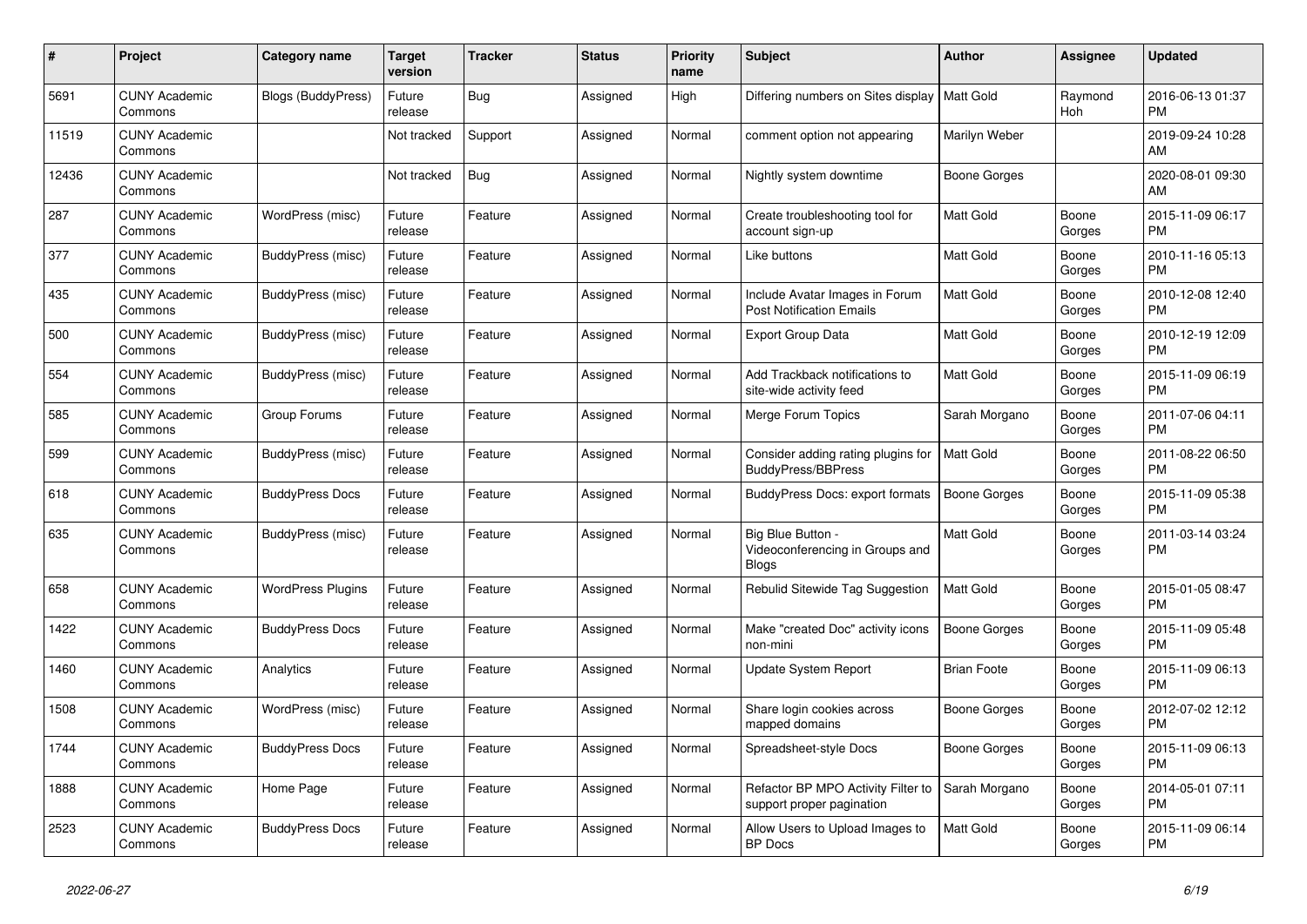| $\#$ | <b>Project</b>                  | Category name             | <b>Target</b><br>version | <b>Tracker</b> | <b>Status</b> | <b>Priority</b><br>name | <b>Subject</b>                                                                             | Author              | Assignee        | <b>Updated</b>                |
|------|---------------------------------|---------------------------|--------------------------|----------------|---------------|-------------------------|--------------------------------------------------------------------------------------------|---------------------|-----------------|-------------------------------|
| 3002 | <b>CUNY Academic</b><br>Commons | Search                    | Future<br>release        | Feature        | Assigned      | Normal                  | Overhaul CAC search by using<br>external search appliance                                  | Boone Gorges        | Boone<br>Gorges | 2020-07-15 03:05<br><b>PM</b> |
| 3042 | <b>CUNY Academic</b><br>Commons | <b>Public Portfolio</b>   | Future<br>release        | Feature        | Assigned      | Normal                  | Browsing member interests                                                                  | Matt Gold           | Boone<br>Gorges | 2015-03-21 09:04<br><b>PM</b> |
| 3193 | <b>CUNY Academic</b><br>Commons | Group Forums              | Future<br>release        | Feature        | Assigned      | Normal                  | bbPress 2.x dynamic roles and<br><b>RBE</b>                                                | Boone Gorges        | Boone<br>Gorges | 2014-09-30 01:30<br><b>PM</b> |
| 3220 | <b>CUNY Academic</b><br>Commons | <b>Public Portfolio</b>   | Future<br>release        | Feature        | Assigned      | Normal                  | Add indent/outdent option to<br>Formatting Buttons on Profile<br>Page                      | <b>Matt Gold</b>    | Boone<br>Gorges | 2014-05-21 10:39<br><b>PM</b> |
| 3308 | <b>CUNY Academic</b><br>Commons | Group Invitations         | Future<br>release        | Feature        | Assigned      | Normal                  | Allow members to rescind group<br>invitations                                              | <b>Matt Gold</b>    | Boone<br>Gorges | 2015-04-01 08:53<br><b>PM</b> |
| 3475 | <b>CUNY Academic</b><br>Commons | Events                    | Future<br>release        | Feature        | Assigned      | Normal                  | Request to add plugin to<br>streamline room<br>booking/appointment booking                 | Naomi Barrettara    | Boone<br>Gorges | 2014-12-01 05:14<br><b>PM</b> |
| 3759 | <b>CUNY Academic</b><br>Commons | WordPress (misc)          | Future<br>release        | Feature        | Assigned      | Normal                  | Review Interface for Adding Users<br>to Blogs                                              | <b>Matt Gold</b>    | Boone<br>Gorges | 2015-03-24 05:52<br><b>PM</b> |
| 3768 | <b>CUNY Academic</b><br>Commons | <b>Public Portfolio</b>   | Future<br>release        | Feature        | Assigned      | Normal                  | Institutions/Past positions on<br>public portfolios                                        | Matt Gold           | Boone<br>Gorges | 2018-04-23 10:44<br>AM        |
| 4053 | <b>CUNY Academic</b><br>Commons | Events                    | Future<br>release        | Feature        | Assigned      | Normal                  | Create new tab for past events                                                             | <b>Matt Gold</b>    | Boone<br>Gorges | 2015-05-12 02:10<br><b>PM</b> |
| 4238 | <b>CUNY Academic</b><br>Commons | Events                    | Future<br>release        | Feature        | Assigned      | Normal                  | Copy Events to Other Groups?                                                               | <b>Matt Gold</b>    | Boone<br>Gorges | 2015-07-02 10:08<br>AM        |
| 4903 | <b>CUNY Academic</b><br>Commons | Events                    | Future<br>release        | Design/UX      | Assigned      | Normal                  | Improving visual appearance of<br>event calendars                                          | <b>Matt Gold</b>    | Boone<br>Gorges | 2016-10-13 11:51<br>AM        |
| 4980 | <b>CUNY Academic</b><br>Commons | Home Page                 | Future<br>release        | Feature        | Assigned      | Normal                  | <b>CAC Featured Content -- Adding</b><br>Randomization                                     | <b>Matt Gold</b>    | Boone<br>Gorges | 2016-12-12 03:01<br><b>PM</b> |
| 5234 | <b>CUNY Academic</b><br>Commons | Membership                | Future<br>release        | Feature        | Assigned      | Normal                  | Write Unconfirmed patch for WP                                                             | <b>Boone Gorges</b> | Boone<br>Gorges | 2016-10-24 11:18<br>AM        |
| 5696 | <b>CUNY Academic</b><br>Commons | Events                    | Future<br>release        | Feature        | Assigned      | Normal                  | Events Calendar - display options<br>calendar aggregation                                  | <b>Matt Gold</b>    | Boone<br>Gorges | 2016-10-13 11:44<br>AM        |
| 8836 | <b>CUNY Academic</b><br>Commons | <b>Blogs (BuddyPress)</b> | Future<br>release        | Feature        | Assigned      | Normal                  | Redesign site launch process                                                               | <b>Matt Gold</b>    | Boone<br>Gorges | 2019-10-03 02:49<br><b>PM</b> |
| 8900 | <b>CUNY Academic</b><br>Commons | Accessibility             | Future<br>release        | Feature        | Assigned      | Normal                  | Look into tools to enforce<br>accessibility in WP environment                              | Matt Gold           | Boone<br>Gorges | 2022-04-26 11:59<br>AM        |
| 8901 | <b>CUNY Academic</b><br>Commons | Accessibility             | Future<br>release        | Feature        | Assigned      | Normal                  | Theme analysis for accessibility                                                           | Matt Gold           | Boone<br>Gorges | 2022-04-26 11:59<br>AM        |
| 9895 | <b>CUNY Academic</b><br>Commons | Onboarding                | Future<br>release        | Feature        | Assigned      | Normal                  | Add "Accept Invitation"<br>link/button/function to Group<br>and/or Site invitation emails? | Luke Waltzer        | Boone<br>Gorges | 2018-06-07 12:42<br><b>PM</b> |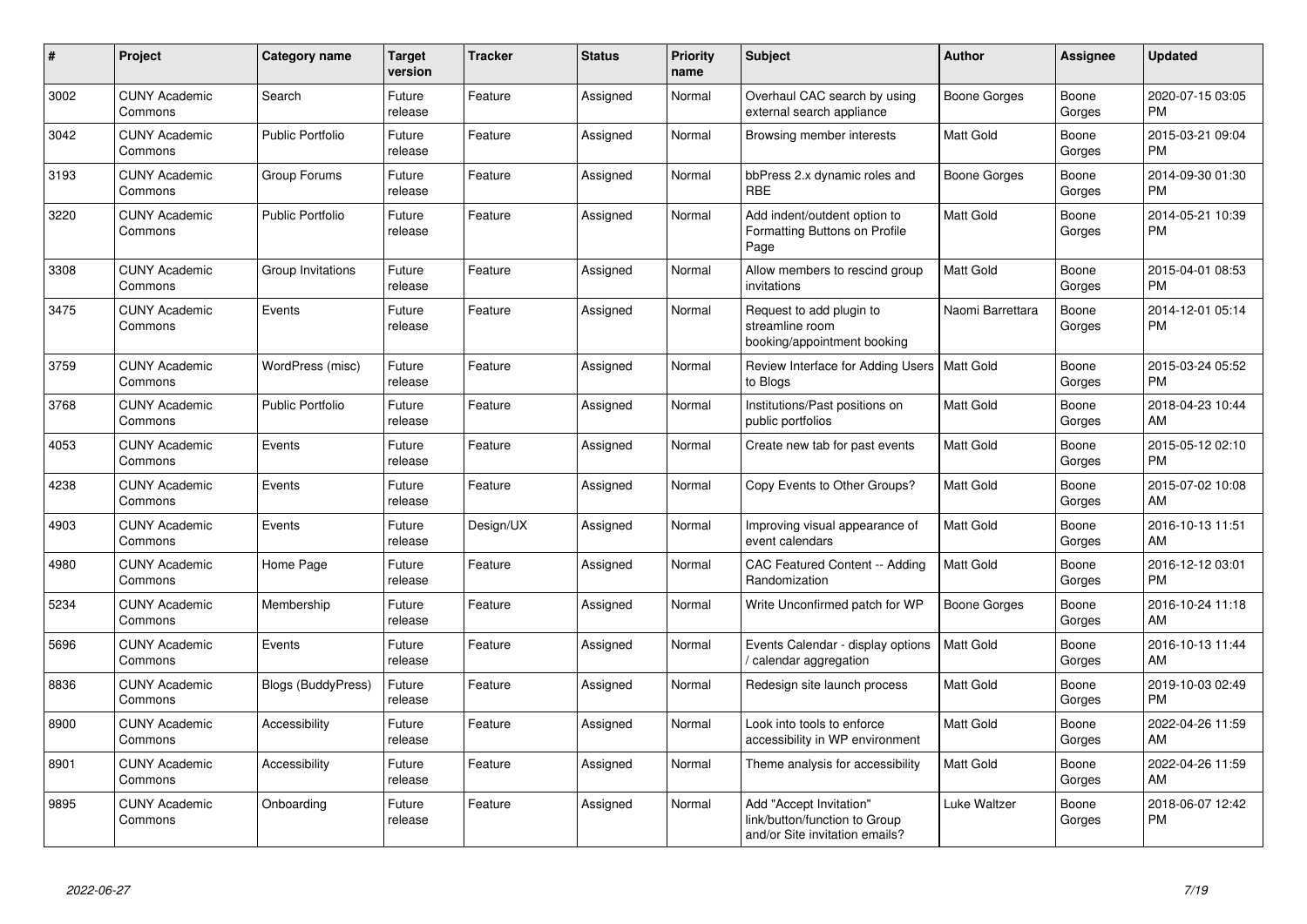| $\pmb{\#}$ | Project                         | Category name              | <b>Target</b><br>version | <b>Tracker</b> | <b>Status</b> | <b>Priority</b><br>name | <b>Subject</b>                                                         | <b>Author</b>        | <b>Assignee</b>     | <b>Updated</b>                |
|------------|---------------------------------|----------------------------|--------------------------|----------------|---------------|-------------------------|------------------------------------------------------------------------|----------------------|---------------------|-------------------------------|
| 9941       | <b>CUNY Academic</b><br>Commons | Wiki                       | Not tracked              | Support        | Assigned      | Normal                  | Wiki functionality                                                     | <b>Matt Gold</b>     | Boone<br>Gorges     | 2018-06-26 10:57<br>AM        |
| 10368      | <b>CUNY Academic</b><br>Commons |                            | Future<br>release        | Feature        | Assigned      | Normal                  | Use ORCID data to populate<br>academic profile page                    | Stephen Francoeur    | Boone<br>Gorges     | 2018-09-25 01:53<br><b>PM</b> |
| 15604      | <b>CUNY Academic</b><br>Commons | <b>Email Notifications</b> | Future<br>release        | Feature        | Assigned      | Normal                  | Restructure Commons Group<br><b>Digest Email Messages</b>              | Matt Gold            | Boone<br>Gorges     | 2022-05-26 10:45<br>AM        |
| 365        | <b>CUNY Academic</b><br>Commons | WordPress (misc)           | Future<br>release        | Feature        | Assigned      | Normal                  | <b>Create Mouseover Tooltips</b><br>throughout Site                    | <b>Matt Gold</b>     | Chris Stein         | 2015-11-09 06:18<br><b>PM</b> |
| 860        | <b>CUNY Academic</b><br>Commons | Design                     | Future<br>release        | Design/UX      | Assigned      | Normal                  | <b>Standardize Button Treatment</b><br>Across the Commons              | Chris Stein          | Chris Stein         | 2014-05-01 09:45<br>AM        |
| 2754       | <b>CUNY Academic</b><br>Commons | Design                     | Future<br>release        | Feature        | Assigned      | Normal                  | Determine strategy for CAC logo<br>handling in top header              | Micki Kaufman        | Chris Stein         | 2015-01-05 08:53<br><b>PM</b> |
| 2832       | <b>CUNY Academic</b><br>Commons | <b>Public Portfolio</b>    | Future<br>release        | Feature        | Assigned      | Normal                  | Improve interface for (not)<br>auto-linking profile fields             | Boone Gorges         | Chris Stein         | 2015-01-05 08:52<br><b>PM</b> |
| 2881       | <b>CUNY Academic</b><br>Commons | Public Portfolio           | Future<br>release        | Feature        | Assigned      | Normal                  | Redesign the UX for Profiles                                           | Chris Stein          | Chris Stein         | 2016-10-13 12:45<br><b>PM</b> |
| 3330       | <b>CUNY Academic</b><br>Commons | My Commons                 | Future<br>release        | Feature        | Assigned      | Normal                  | 'Commons Information" tool                                             | Boone Gorges         | Chris Stein         | 2014-09-22 08:46<br><b>PM</b> |
| 3770       | <b>CUNY Academic</b><br>Commons | <b>Public Portfolio</b>    | Future<br>release        | Feature        | Assigned      | Normal                  | Improve Layout/Formatting of<br>Positions Area on Public<br>Portfolios | <b>Matt Gold</b>     | Chris Stein         | 2015-04-01 09:17<br><b>PM</b> |
| 5827       | <b>CUNY Academic</b><br>Commons | <b>Public Portfolio</b>    | Future<br>release        | Bug            | Assigned      | Normal                  | Academic Interests square<br>bracket links not working                 | scott voth           | Chris Stein         | 2016-08-11 11:59<br><b>PM</b> |
| 9028       | <b>CUNY Academic</b><br>Commons | Onboarding                 | Future<br>release        | Feature        | Assigned      | Normal                  | suggest groups to new members<br>during the registration process       | <b>Matt Gold</b>     | <b>Chris Stein</b>  | 2018-10-24 12:34<br><b>PM</b> |
| 8078       | <b>CUNY Academic</b><br>Commons | <b>WordPress Plugins</b>   | Future<br>release        | System Upgrade | Assigned      | Normal                  | CommentPress Updates                                                   | Margaret Galvan      | Christian<br>Wach   | 2017-05-08 03:49<br><b>PM</b> |
| 4438       | <b>CUNY Academic</b><br>Commons | Events                     | Future<br>release        | <b>Bug</b>     | Assigned      | Normal                  | Events Calendar - Export<br><b>Recurring Events</b>                    | scott voth           | Daniel Jones        | 2016-05-23 04:25<br><b>PM</b> |
| 5268       | <b>CUNY Academic</b><br>Commons | Group Forums               | Future<br>release        | <b>Bug</b>     | Assigned      | Normal                  | Long-time to post to multiple<br>groups                                | Luke Waltzer         | Daniel Jones        | 2016-09-07 06:31<br><b>PM</b> |
| 412        | <b>CUNY Academic</b><br>Commons | <b>WordPress Themes</b>    | Future<br>release        | Feature        | Assigned      | Normal                  | <b>Featured Themes</b>                                                 | <b>Matt Gold</b>     | Dominic<br>Giglio   | 2015-01-05 08:44<br><b>PM</b> |
| 2167       | <b>CUNY Academic</b><br>Commons | WordPress (misc)           | Future<br>release        | Bug            | Assigned      | Normal                  | <b>CAC-Livestream Plugin Issues</b>                                    | <b>Michael Smith</b> | Dominic<br>Giglio   | 2015-01-02 03:06<br><b>PM</b> |
| 9835       | <b>CUNY Academic</b><br>Commons | Group Forums               | Future<br>release        | <b>Bug</b>     | Assigned      | Normal                  | add a "like" function?                                                 | Marilyn Weber        | <b>Erik Trainer</b> | 2018-06-05 01:49<br><b>PM</b> |
| 8666       | <b>CUNY Academic</b><br>Commons | Teaching                   | Not tracked              | Documentation  | Assigned      | Normal                  | Create Teaching on the<br>Commons Resource Page                        | <b>Matt Gold</b>     | Laurie Hurson       | 2019-09-23 03:16<br><b>PM</b> |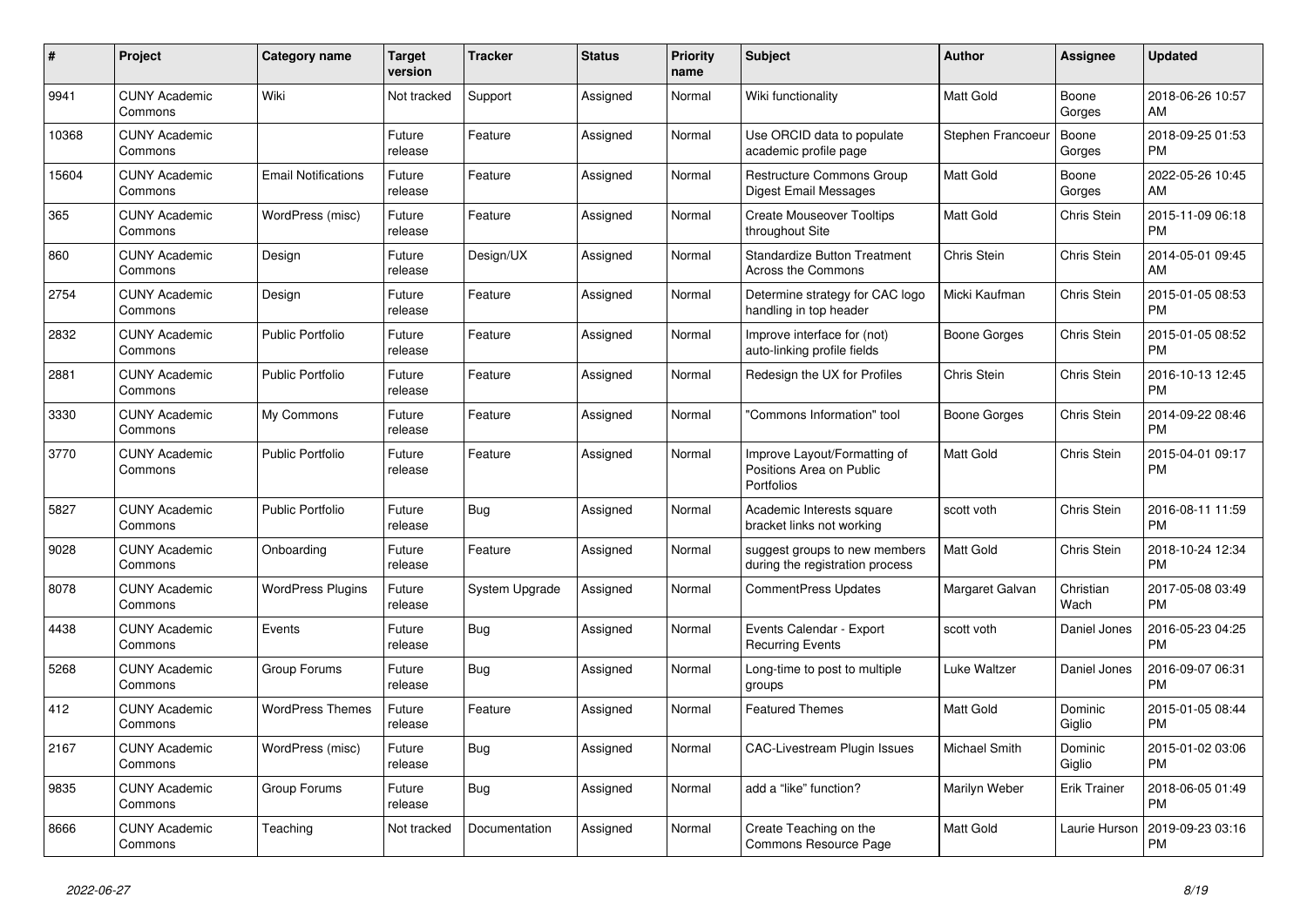| #     | <b>Project</b>                  | <b>Category name</b>    | <b>Target</b><br>version | Tracker       | <b>Status</b> | <b>Priority</b><br>name | <b>Subject</b>                                                                        | <b>Author</b>           | Assignee              | <b>Updated</b>                |
|-------|---------------------------------|-------------------------|--------------------------|---------------|---------------|-------------------------|---------------------------------------------------------------------------------------|-------------------------|-----------------------|-------------------------------|
| 11517 | <b>CUNY Academic</b><br>Commons |                         | Not tracked              | Feature       | Assigned      | Normal                  | wp-accessibility plugin should not<br>strip 'target="_blank"' by default              | Boone Gorges            | Laurie Hurson         | 2019-09-24 09:57<br>AM        |
| 2666  | <b>CUNY Academic</b><br>Commons | About page              | Not tracked              | Documentation | Assigned      | Normal                  | Update About Text                                                                     | Chris Stein             | Luke Waltzer          | 2016-03-04 11:19<br>AM        |
| 5955  | <b>CUNY Academic</b><br>Commons | Outreach                | Future<br>release        | Feature       | Assigned      | Normal                  | Create auto-newsletter for<br>commons members                                         | Matt Gold               | Luke Waltzer          | 2016-08-30 10:34<br>AM        |
| 6298  | <b>CUNY Academic</b><br>Commons | <b>User Experience</b>  | Not tracked              | Design/UX     | Assigned      | Normal                  | Examine data from survey                                                              | Matt Gold               | Margaret<br>Galvan    | 2016-10-14 12:16<br><b>PM</b> |
| 7828  | <b>CUNY Academic</b><br>Commons |                         | Not tracked              | Feature       | Assigned      | Normal                  | Theme Assessment 2017                                                                 | Margaret Galvan         | Margaret<br>Galvan    | 2017-05-02 10:41<br>РM        |
| 8837  | <b>CUNY Academic</b><br>Commons |                         | Not tracked              | Feature       | Assigned      | Normal                  | Create a form to request info from<br>people requesting premium<br>themes and plugins | Matt Gold               | Marilyn<br>Weber      | 2017-11-14 03:35<br>PМ        |
| 2175  | <b>CUNY Academic</b><br>Commons | WordPress (misc)        | Not tracked              | Support       | Assigned      | Normal                  | Subscibe 2 vs. Jetpack<br>subscription options                                        | local admin             | <b>Matt Gold</b>      | 2016-01-26 04:58<br>PM        |
| 8898  | <b>CUNY Academic</b><br>Commons | Social Paper            | Not tracked              | Feature       | Assigned      | Normal                  | Usage data on docs and social<br>paper                                                | Matt Gold               | Matt Gold             | 2017-11-16 11:32<br>AM        |
| 9015  | <b>CUNY Academic</b><br>Commons | Groups (misc)           | Not tracked              | Outreach      | Assigned      | Normal                  | Email group admins the email<br>addresses of their groups                             | Matt Gold               | Matt Gold             | 2018-01-02 09:54<br>AM        |
| 8902  | <b>CUNY Academic</b><br>Commons | Design                  | Not tracked              | Feature       | Assigned      | Normal                  | Report back on research on<br><b>BuddyPress themes</b>                                | Matt Gold               | Michael Smith         | 2017-11-10 12:31<br>PM        |
| 3192  | <b>CUNY Academic</b><br>Commons | Group Forums            | Future<br>release        | Feature       | Assigned      | Normal                  | Customizable forum views for<br>bbPress 2.x group forums                              | Boone Gorges            | Raymond<br><b>Hoh</b> | 2015-11-09 12:47<br><b>PM</b> |
| 3492  | <b>CUNY Academic</b><br>Commons | <b>WordPress Themes</b> | Future<br>release        | Support       | Assigned      | Normal                  | Add CBOX theme to the<br>Commons                                                      | scott voth              | Raymond<br>Hoh        | 2014-10-08 05:55<br><b>PM</b> |
| 3517  | <b>CUNY Academic</b><br>Commons | My Commons              | Future<br>release        | Feature       | Assigned      | Normal                  | Mute/Unmute My Commons<br>updates                                                     | Matt Gold               | Raymond<br>Hoh        | 2015-11-09 01:19<br><b>PM</b> |
| 3536  | <b>CUNY Academic</b><br>Commons | My Commons              | Future<br>release        | Feature       | Assigned      | Normal                  | Infinite Scroll on My Commons<br>page                                                 | Matt Gold               | Raymond<br>Hoh        | 2015-04-13 04:42<br><b>PM</b> |
| 3577  | <b>CUNY Academic</b><br>Commons | My Commons              | Future<br>release        | Design/UX     | Assigned      | Normal                  | Replies to items in My Commons                                                        | Matt Gold               | Raymond<br>Hoh        | 2015-04-09 05:19<br><b>PM</b> |
| 3662  | <b>CUNY Academic</b><br>Commons | <b>SEO</b>              | Future<br>release        | Feature       | Assigned      | Normal                  | Duplicate Content/SEO/Google<br>issues                                                | Matt Gold               | Raymond<br><b>Hoh</b> | 2015-04-13 04:37<br>PM        |
| 4388  | <b>CUNY Academic</b><br>Commons | WordPress (misc)        | Future<br>release        | Bug           | Assigned      | Normal                  | Repeated request for<br>authentication.                                               | Alice.Lynn<br>McMichael | Raymond<br>Hoh        | 2015-08-11 07:35<br><b>PM</b> |
| 6671  | <b>CUNY Academic</b><br>Commons | Reply By Email          | Not tracked              | Bug           | Assigned      | Normal                  | "Post too often" RBE error<br>message                                                 | Matt Gold               | Raymond<br>Hoh        | 2016-11-11 09:55<br>AM        |
| 6995  | <b>CUNY Academic</b><br>Commons | Home Page               | Not tracked              | Bug           | Assigned      | Normal                  | member filter on homepage not<br>working                                              | Matt Gold               | Raymond<br>Hoh        | 2016-12-11 09:46<br><b>PM</b> |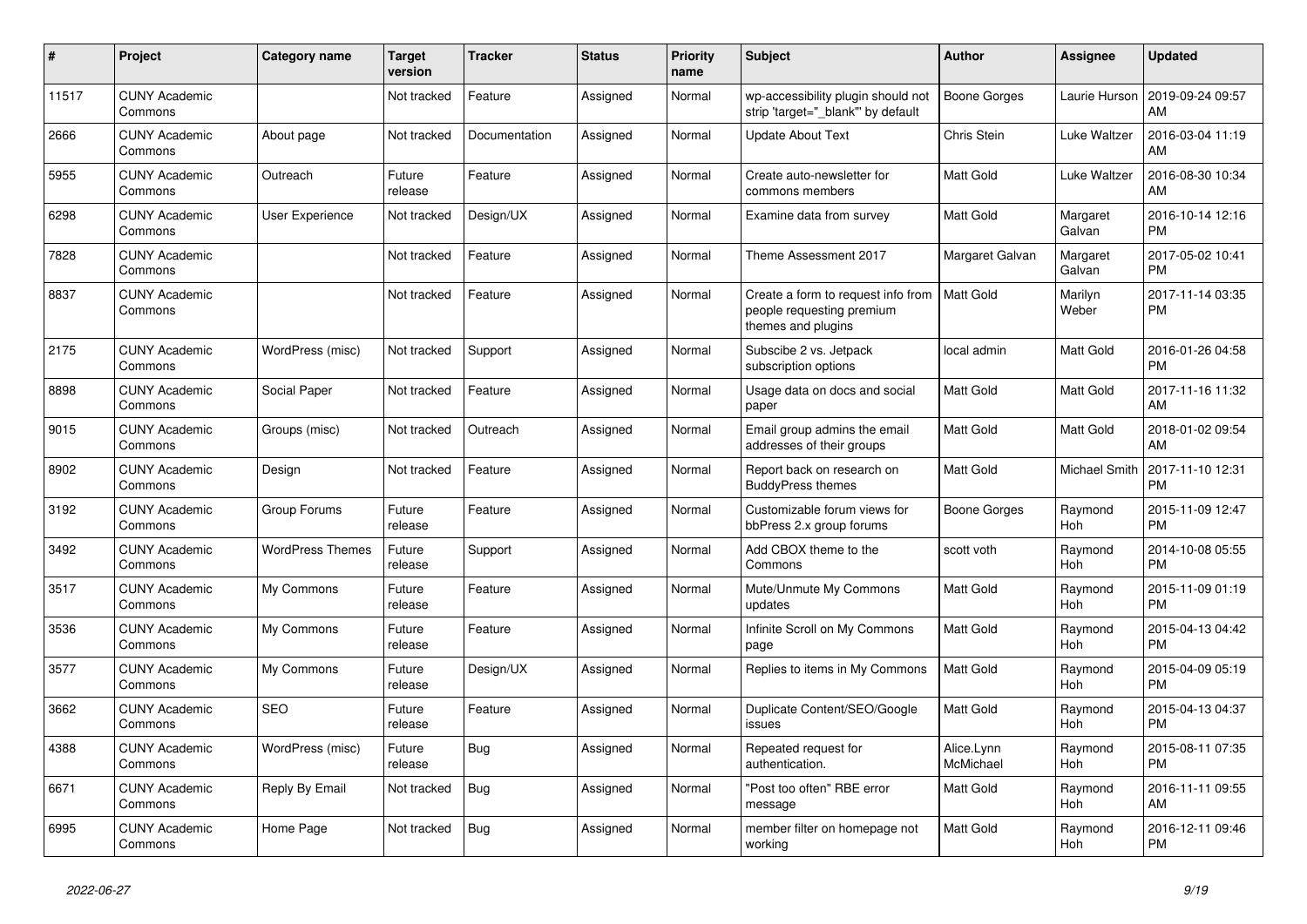| $\pmb{\#}$ | <b>Project</b>                  | Category name            | <b>Target</b><br>version | <b>Tracker</b> | <b>Status</b> | <b>Priority</b><br>name | <b>Subject</b>                                                        | Author             | Assignee              | <b>Updated</b>                |
|------------|---------------------------------|--------------------------|--------------------------|----------------|---------------|-------------------------|-----------------------------------------------------------------------|--------------------|-----------------------|-------------------------------|
| 8976       | <b>CUNY Academic</b><br>Commons | Reply By Email           | Not tracked              | Feature        | Assigned      | Normal                  | Package RBE new topics<br>posting?                                    | Matt Gold          | Raymond<br><b>Hoh</b> | 2017-12-04 02:34<br><b>PM</b> |
| 10659      | <b>CUNY Academic</b><br>Commons | Group Forums             | Future<br>release        | Feature        | Assigned      | Normal                  | Post to multiple groups via email                                     | Matt Gold          | Raymond<br>Hoh        | 2018-11-15 12:54<br>AM        |
| 13946      | <b>CUNY Academic</b><br>Commons | <b>WordPress Plugins</b> | 2.1.0                    | Support        | Assigned      | Normal                  | <b>Custom Embed handler For</b><br>OneDrive files                     | scott voth         | Raymond<br>Hoh        | 2022-05-26 10:46<br>AM        |
| 14439      | <b>CUNY Academic</b><br>Commons | Spam/Spam<br>Prevention  | 2.0.2                    | Support        | Assigned      | Normal                  | Aprroved comments held for<br>moderation                              | Laurie Hurson      | Raymond<br><b>Hoh</b> | 2022-06-14 11:36<br>AM        |
| 2571       | <b>NYCDH Community</b><br>Site  |                          |                          | Feature        | Assigned      | Normal                  | Add Google custom search box to<br>homepage                           | <b>Mark Newton</b> | Raymond<br>Hoh        | 2013-05-18 07:49<br>PM        |
| 2574       | <b>NYCDH Community</b><br>Site  |                          |                          | Feature        | Assigned      | Normal                  | Add Way to Upload Files to<br>Groups                                  | Mark Newton        | Raymond<br><b>Hoh</b> | 2013-05-18 07:46<br>PM        |
| 8992       | <b>NYCDH Community</b><br>Site  |                          |                          | <b>Bug</b>     | Assigned      | Normal                  | Multiple RBE error reports                                            | Matt Gold          | Raymond<br><b>Hoh</b> | 2017-12-11 05:43<br><b>PM</b> |
| 497        | <b>CUNY Academic</b><br>Commons | <b>WordPress Plugins</b> | Future<br>release        | Feature        | Assigned      | Normal                  | Drag and Drop Ordering on<br>Gallery Post Plugin                      | Matt Gold          | Ron Rennick           | 2015-11-09 06:18<br>PM        |
| 481        | <b>CUNY Academic</b><br>Commons | Groups (misc)            | Future<br>release        | Feature        | Assigned      | Normal                  | ability to archive inactive groups<br>and blogs                       | Michael Mandiberg  | Samantha<br>Raddatz   | 2015-11-09 05:56<br><b>PM</b> |
| 653        | <b>CUNY Academic</b><br>Commons | Group Blogs              | Future<br>release        | Feature        | Assigned      | Normal                  | Redesign Integration of Groups<br>and Blogs                           | Matt Gold          | Samantha<br>Raddatz   | 2015-11-09 05:40<br><b>PM</b> |
| 1105       | <b>CUNY Academic</b><br>Commons | WordPress (misc)         | Future<br>release        | Feature        | Assigned      | Normal                  | Rephrase Blog Privacy Options                                         | Matt Gold          | Samantha<br>Raddatz   | 2015-11-09 06:19<br>PM        |
| 3458       | <b>CUNY Academic</b><br>Commons | Groups (misc)            | Future<br>release        | Feature        | Assigned      | Normal                  | Filter Members of Group by<br>Campus                                  | Michael Smith      | Samantha<br>Raddatz   | 2014-09-26 08:32<br><b>PM</b> |
| 3473       | <b>CUNY Academic</b><br>Commons | User Experience          | Future<br>release        | Feature        | Assigned      | Normal                  | Commons profile: Add help info<br>about "Positions" replacing "title" | Keith Miyake       | Samantha<br>Raddatz   | 2015-11-09 02:28<br><b>PM</b> |
| 4027       | <b>CUNY Academic</b><br>Commons | Commons In A Box         | Not tracked              | Design/UX      | Assigned      | Normal                  | Usability review of CBOX update<br>procedures                         | Matt Gold          | Samantha<br>Raddatz   | 2015-05-11 06:36<br><b>PM</b> |
| 4221       | <b>CUNY Academic</b><br>Commons | Group Forums             | Future<br>release        | Design/UX      | Assigned      | Normal                  | Add 'Number of Posts' display<br>option to Forum page                 | Samantha Raddatz   | Samantha<br>Raddatz   | 2015-06-26 02:21<br><b>PM</b> |
| 4235       | <b>CUNY Academic</b><br>Commons |                          | Not tracked              | Design/UX      | Assigned      | Normal                  | Explore user experience around<br>comments on forum topics vs<br>docs | Matt Gold          | Samantha<br>Raddatz   | 2015-07-21 10:23<br>AM        |
| 4404       | <b>CUNY Academic</b><br>Commons | <b>Public Portfolio</b>  | Future<br>release        | Design/UX      | Assigned      | Normal                  | Change color of permissions info<br>on portfolio editing interface    | Matt Gold          | Samantha<br>Raddatz   | 2015-08-11 05:28<br><b>PM</b> |
| 4661       | <b>CUNY Academic</b><br>Commons | User Experience          | Future<br>release        | <b>Bug</b>     | Assigned      | Normal                  | <b>Simplify Events text</b>                                           | Matt Gold          | Samantha<br>Raddatz   | 2015-10-02 09:06<br>PM        |
| 4986       | <b>CUNY Academic</b><br>Commons | ZenDesk                  | Not tracked              | Support        | Assigned      | Normal                  | Prepare documentation for<br>Zendesk re web widget                    | Matt Gold          | Samantha<br>Raddatz   | 2016-02-25 03:09<br>PM        |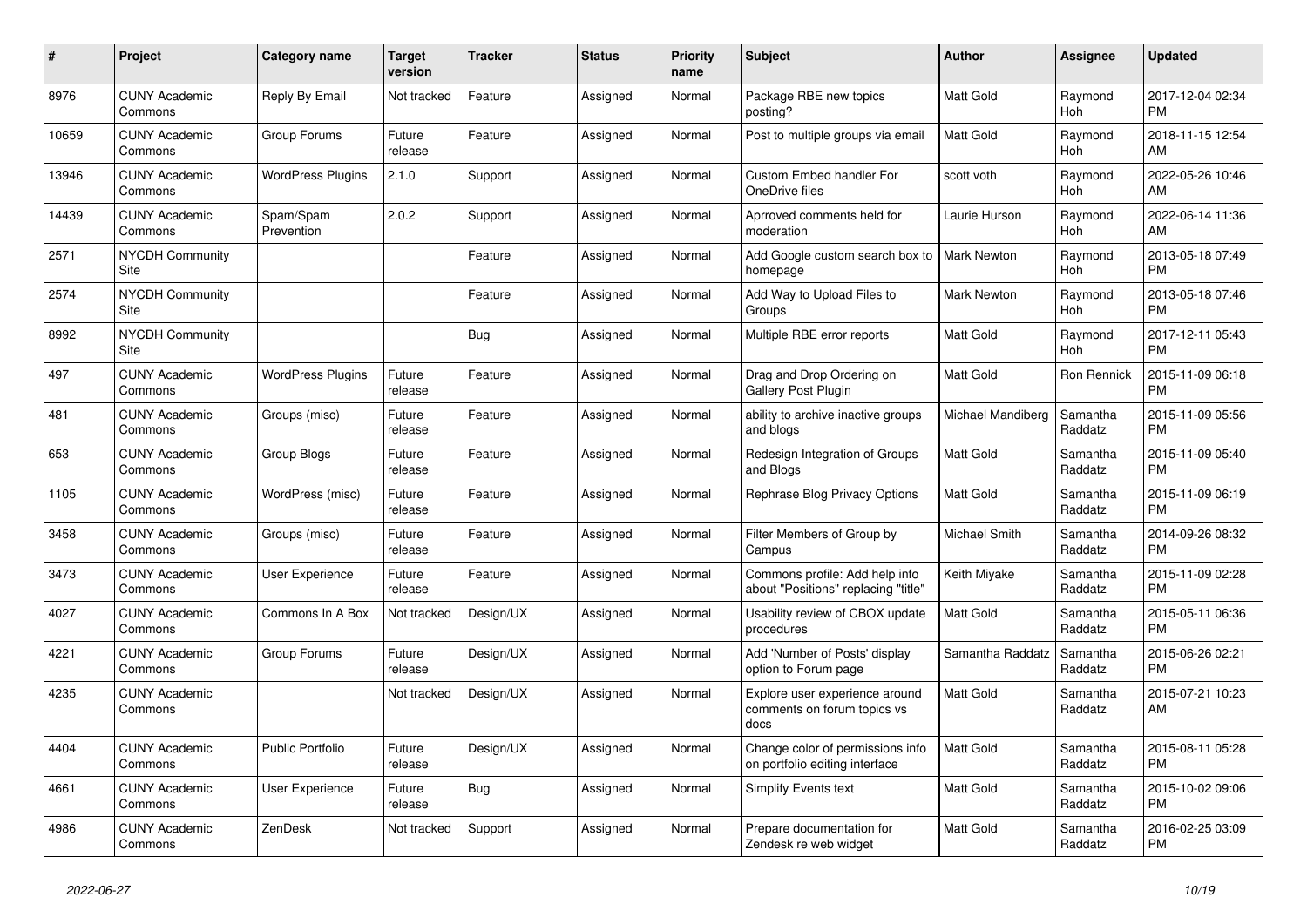| #    | Project                         | <b>Category name</b>     | Target<br>version | <b>Tracker</b> | <b>Status</b> | <b>Priority</b><br>name | <b>Subject</b>                                                                     | Author              | Assignee            | <b>Updated</b>                |
|------|---------------------------------|--------------------------|-------------------|----------------|---------------|-------------------------|------------------------------------------------------------------------------------|---------------------|---------------------|-------------------------------|
| 5225 | <b>CUNY Academic</b><br>Commons | Registration             | Future<br>release | Feature        | Assigned      | Normal                  | On-boarding Issues                                                                 | Luke Waltzer        | Samantha<br>Raddatz | 2016-02-12 02:58<br><b>PM</b> |
| 2612 | <b>CUNY Academic</b><br>Commons |                          | Not tracked       | Publicity      | Assigned      | Normal                  | Pinterest site for the Commons                                                     | local admin         | Sarah<br>Morgano    | 2016-03-04 11:19<br>AM        |
| 3510 | <b>CUNY Academic</b><br>Commons | Publicity                | 1.7               | Publicity      | Assigned      | Normal                  | Post on the News Blog re: 'My<br>Commons'                                          | Micki Kaufman       | Sarah<br>Morgano    | 2014-10-15 11:18<br>AM        |
| 3511 | <b>CUNY Academic</b><br>Commons | Publicity                | 1.7               | Publicity      | Assigned      | Normal                  | Social media for 1.7                                                               | Micki Kaufman       | Sarah<br>Morgano    | 2014-10-14 03:32<br><b>PM</b> |
| 636  | <b>CUNY Academic</b><br>Commons | WordPress (misc)         | Not tracked       | Support        | Assigned      | Normal                  | Create Lynda.com-like Table of<br>Contents for Prospective Tutorial<br>Screencasts | <b>Matt Gold</b>    | scott voth          | 2016-02-23 03:12<br><b>PM</b> |
| 3524 | <b>CUNY Academic</b><br>Commons | Documentation            | Not tracked       | Documentation  | Assigned      | Normal                  | Post describing all you can do<br>when starting up a new<br>blog/group             | <b>Matt Gold</b>    | scott voth          | 2014-10-04 12:56<br><b>PM</b> |
| 6115 | <b>CUNY Academic</b><br>Commons | Publicity                | Not tracked       | Feature        | Assigned      | Normal                  | create digital signage for GC                                                      | <b>Matt Gold</b>    | scott voth          | 2016-10-11 10:09<br><b>PM</b> |
| 4070 | <b>CUNY Academic</b><br>Commons | Analytics                | Not tracked       | Support        | Assigned      | Normal                  | Request for JITP site analytics                                                    | Matt Gold           | Seth Persons        | 2016-02-23 03:09<br><b>PM</b> |
| 5316 | <b>CUNY Academic</b><br>Commons | User Experience          | Future<br>release | Feature        | Assigned      | Normal                  | Prompt user email address<br>updates                                               | Matt Gold           | Stephen Real        | 2016-12-21 03:30<br><b>PM</b> |
| 3090 | <b>CUNY Academic</b><br>Commons | Twitter page             | Future<br>release | Feature        | Assigned      | Normal                  | Prevent Retweets from showing<br>up on Commons twitter page                        | <b>Matt Gold</b>    | <b>Tahir Butt</b>   | 2016-10-24 11:31<br>AM        |
| 6426 | <b>CUNY Academic</b><br>Commons | Spam/Spam<br>Prevention  | Future<br>release | Feature        | Assigned      | Normal                  | Force captcha on all comments?                                                     | Matt Gold           | <b>Tahir Butt</b>   | 2016-10-24 02:06<br><b>PM</b> |
| 5581 | <b>CUNY Academic</b><br>Commons | Analytics                | Future<br>release | Feature        | Assigned      | Normal                  | Explore alternatives to Google<br>Analytics                                        | Matt Gold           | Valerie<br>Townsend | 2020-04-17 03:12<br><b>PM</b> |
| 2577 | <b>NYCDH Community</b><br>Site  |                          |                   | Feature        | Assigned      | Low                     | Investigate Potential to Add Links<br>to the Forum                                 | Mark Newton         | Alex Gil            | 2013-05-16 09:40<br><b>PM</b> |
| 58   | <b>CUNY Academic</b><br>Commons | BuddyPress (misc)        | Future<br>release | Feature        | Assigned      | Low                     | Make member search sortable by<br>last name                                        | Roberta Brody       | Boone<br>Gorges     | 2010-08-26 02:38<br><b>PM</b> |
| 519  | <b>CUNY Academic</b><br>Commons | <b>BuddyPress Docs</b>   | Future<br>release | Feature        | Assigned      | Low                     | TOC for individual docs - for new<br>BP "wiki-like" plugin                         | scott voth          | Boone<br>Gorges     | 2015-11-09 05:54<br><b>PM</b> |
| 1165 | <b>CUNY Academic</b><br>Commons | <b>Email Invitations</b> | Future<br>release | Feature        | Assigned      | Low                     | Allow saved lists of invitees under<br>Send Invites                                | <b>Boone Gorges</b> | Boone<br>Gorges     | 2015-11-09 06:03<br>PM        |
| 1417 | <b>CUNY Academic</b><br>Commons | <b>BuddyPress Docs</b>   | Future<br>release | Feature        | Assigned      | Low                     | Bulk actions for BuddyPress Docs   Boone Gorges                                    |                     | Boone<br>Gorges     | 2016-10-17 10:41<br><b>PM</b> |
| 1562 | <b>CUNY Academic</b><br>Commons | <b>WordPress Plugins</b> | Future<br>release | Feature        | Assigned      | Low                     | Play with NYT Collaborative<br>Authoring Tool                                      | Matt Gold           | Boone<br>Gorges     | 2015-01-05 08:47<br><b>PM</b> |
| 2013 | <b>CUNY Academic</b><br>Commons | Public Portfolio         | Future<br>release | Feature        | Assigned      | Low                     | Have Profile Privacy Options<br>show up only for filled-in fields                  | Matt Gold           | Boone<br>Gorges     | 2015-11-09 06:09<br>PM        |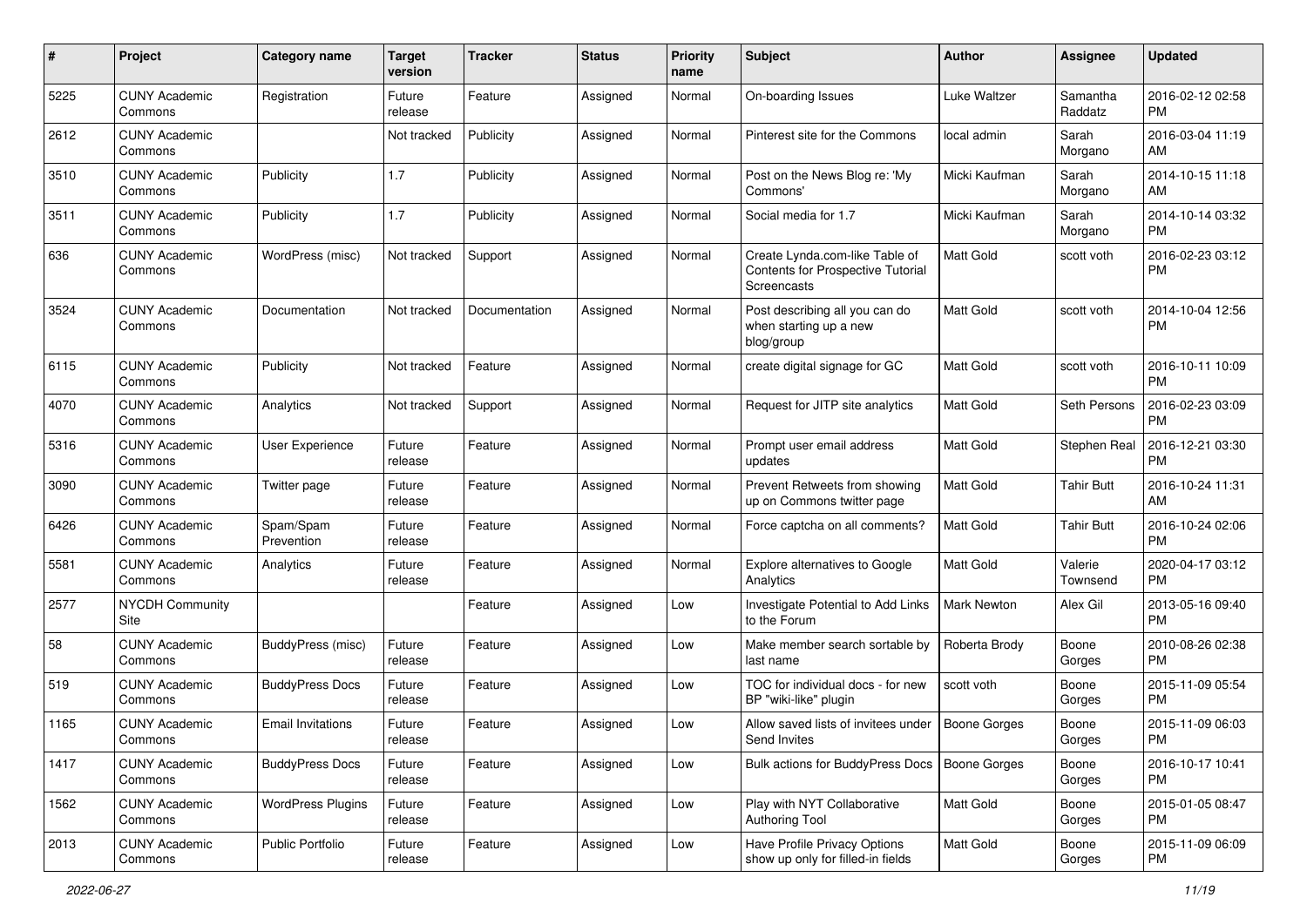| #     | Project                         | Category name              | <b>Target</b><br>version | Tracker    | <b>Status</b> | <b>Priority</b><br>name | Subject                                                                       | Author                  | Assignee            | <b>Updated</b>                |
|-------|---------------------------------|----------------------------|--------------------------|------------|---------------|-------------------------|-------------------------------------------------------------------------------|-------------------------|---------------------|-------------------------------|
| 2223  | <b>CUNY Academic</b><br>Commons | <b>WordPress Plugins</b>   | Future<br>release        | Feature    | Assigned      | Low                     | Add Participad to the CUNY<br><b>Academic Commons</b>                         | <b>Matt Gold</b>        | Boone<br>Gorges     | 2014-09-17 10:03<br><b>PM</b> |
| 2325  | <b>CUNY Academic</b><br>Commons | BuddyPress (misc)          | Future<br>release        | Feature    | Assigned      | Low                     | Profile should have separate<br>fields for first/last names                   | local admin             | Boone<br>Gorges     | 2015-11-09 06:09<br>PM        |
| 2610  | <b>CUNY Academic</b><br>Commons | Group Invitations          | Future<br>release        | Feature    | Assigned      | Low                     | Request: Custom invitation<br>message to group invites                        | local admin             | Boone<br>Gorges     | 2015-11-09 06:13<br><b>PM</b> |
| 3080  | <b>CUNY Academic</b><br>Commons | <b>Group Files</b>         | Future<br>release        | Feature    | Assigned      | Low                     | Create a system to keep track of<br>file changes                              | <b>Matt Gold</b>        | Boone<br>Gorges     | 2014-02-26 10:04<br><b>PM</b> |
| 2618  | NYCDH Community<br>Site         |                            |                          | <b>Bug</b> | Assigned      | Low                     | Mark blogs as spam when created   Matt Gold<br>by users marked as spam        |                         | Boone<br>Gorges     | 2013-06-09 11:38<br><b>PM</b> |
| 3354  | <b>CUNY Academic</b><br>Commons | <b>Group Files</b>         | Future<br>release        | Feature    | Assigned      | Low                     | Allow Group Download of Multiple<br><b>Selected Files</b>                     | <b>Matt Gold</b>        | Chris Stein         | 2014-08-01 08:50<br>AM        |
| 940   | <b>CUNY Academic</b><br>Commons | Redmine                    | Future<br>release        | Feature    | Assigned      | Low                     | Communication with users after<br>releases                                    | Matt Gold               | Dominic<br>Giglio   | 2012-09-09 04:36<br><b>PM</b> |
| 1983  | <b>CUNY Academic</b><br>Commons | Home Page                  | Future<br>release        | Feature    | Assigned      | Low                     | Media Library integration with<br>Featured Content plugin                     | <b>Boone Gorges</b>     | Dominic<br>Giglio   | 2014-03-17 10:34<br>AM        |
| 6392  | <b>CUNY Academic</b><br>Commons | Group Forums               | Future<br>release        | Design/UX  | Assigned      | Low                     | Composition/Preview Panes in<br>Forum Posts                                   | Luke Waltzer            | Paige Dupont        | 2016-10-21 04:26<br><b>PM</b> |
| 333   | <b>CUNY Academic</b><br>Commons | <b>Email Notifications</b> | Future<br>release        | Feature    | Assigned      | Low                     | Delay Forum Notification Email<br>Delivery Until After Editing Period<br>Ends | Matt Gold               | Raymond<br>Hoh      | 2015-11-09 06:01<br><b>PM</b> |
| 1192  | <b>CUNY Academic</b><br>Commons | <b>Group Files</b>         | Future<br>release        | Feature    | Assigned      | Low                     | When posting group files, allow<br>users to add a category without<br>saving  | <b>Matt Gold</b>        | Raymond<br>Hoh      | 2015-11-09 05:53<br><b>PM</b> |
| 5016  | <b>CUNY Academic</b><br>Commons | Events                     | Future<br>release        | Feature    | Assigned      | Low                     | Allow comments to be posted on<br>events                                      | Matt Gold               | Raymond<br>Hoh      | 2019-03-01 02:23<br><b>PM</b> |
| 310   | <b>CUNY Academic</b><br>Commons | BuddyPress (misc)          | Future<br>release        | Feature    | Assigned      | Low                     | <b>Friend Request Email</b>                                                   | <b>Matt Gold</b>        | Samantha<br>Raddatz | 2015-11-09 05:08<br><b>PM</b> |
| 1423  | <b>CUNY Academic</b><br>Commons | BuddyPress (misc)          | Future<br>release        | Feature    | Assigned      | Low                     | Show an avatar for pingback<br>comment activity items                         | Boone Gorges            | <b>Tahir Butt</b>   | 2016-10-24 12:03<br><b>PM</b> |
| 16294 | <b>CUNY Academic</b><br>Commons |                            |                          | <b>Bug</b> | <b>New</b>    | Urgent                  | CAC is down                                                                   | Raffi<br>Khatchadourian |                     | 2022-06-27 02:00<br><b>PM</b> |
| 15685 | <b>CUNY Academic</b><br>Commons |                            |                          | Support    | <b>New</b>    | High                    | problem with chrome?                                                          | Marilyn Weber           |                     | 2022-04-25 03:40<br>PM        |
| 13457 | <b>CUNY Academic</b><br>Commons | Group Forums               | 2.0.2                    | <b>Bug</b> | New           | High                    | Forum post not sending<br>notifications                                       | Filipa Calado           | Raymond<br>Hoh      | 2022-06-14 11:36<br>AM        |
| 364   | <b>CUNY Academic</b><br>Commons | <b>WordPress Plugins</b>   | Future<br>release        | Feature    | New           | Normal                  | <b>Bulletin Board</b>                                                         | Matt Gold               |                     | 2015-01-05 08:50<br>PM        |
| 5199  | <b>CUNY Academic</b><br>Commons | Social Paper               | Future<br>release        | Feature    | New           | Normal                  | add tables to the SP editor                                                   | Marilyn Weber           |                     | 2016-10-24 11:27<br>AM        |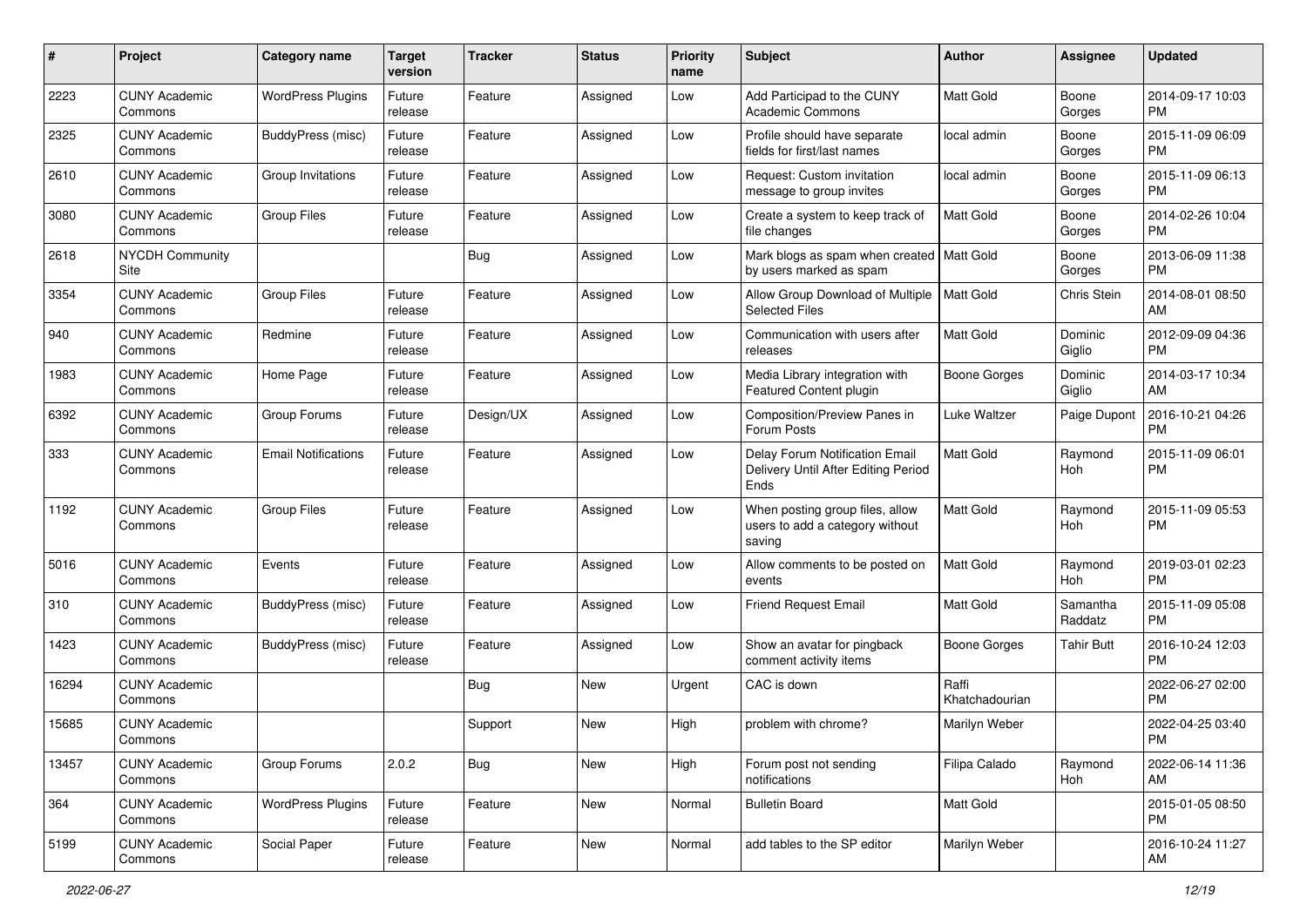| #     | Project                         | <b>Category name</b>       | <b>Target</b><br>version | <b>Tracker</b> | <b>Status</b> | <b>Priority</b><br>name | Subject                                                                                                      | Author                  | <b>Assignee</b> | <b>Updated</b>                |
|-------|---------------------------------|----------------------------|--------------------------|----------------|---------------|-------------------------|--------------------------------------------------------------------------------------------------------------|-------------------------|-----------------|-------------------------------|
| 5205  | <b>CUNY Academic</b><br>Commons | Social Paper               | Future<br>release        | Feature        | New           | Normal                  | Social Paper folders                                                                                         | Marilyn Weber           |                 | 2016-02-11 10:24<br><b>PM</b> |
| 5488  | <b>CUNY Academic</b><br>Commons | Social Paper               | Future<br>release        | <b>Bug</b>     | New           | Normal                  | Add a "last edited by" field to<br>Social Paper group directories                                            | <b>Boone Gorges</b>     |                 | 2016-04-21 10:05<br><b>PM</b> |
| 5489  | <b>CUNY Academic</b><br>Commons | Social Paper               | Future<br>release        | Feature        | New           | Normal                  | Asc/desc sorting for Social Paper<br>directories                                                             | Boone Gorges            |                 | 2016-04-21 10:06<br><b>PM</b> |
| 5992  | <b>CUNY Academic</b><br>Commons | <b>Email Notifications</b> | Future<br>release        | Feature        | <b>New</b>    | Normal                  | Changing the From line of<br>autogenerated blog emails                                                       | Marilyn Weber           |                 | 2018-09-27 05:19<br><b>PM</b> |
| 6332  | <b>CUNY Academic</b><br>Commons | WordPress (misc)           | Future<br>release        | Feature        | New           | Normal                  | Allow uploaded files to be marked<br>as private in an ad hoc way                                             | Boone Gorges            |                 | 2016-10-17 11:41<br><b>PM</b> |
| 6755  | <b>CUNY Academic</b><br>Commons | WordPress (misc)           | Future<br>release        | Bug            | New           | Normal                  | Cannot Deactivate Plugin                                                                                     | Laura Kane              |                 | 2016-11-16 01:12<br><b>PM</b> |
| 9720  | <b>CUNY Academic</b><br>Commons | Authentication             | Future<br>release        | Feature        | New           | Normal                  | The Commons should be an<br>oAuth provider                                                                   | <b>Boone Gorges</b>     |                 | 2019-03-01 02:04<br><b>PM</b> |
| 11024 | <b>CUNY Academic</b><br>Commons | WordPress (misc)           | Future<br>release        | Bug            | New           | Normal                  | Subsites should not show "you<br>should update your .htaccess<br>now" notice after permalink<br>setting save | <b>Boone Gorges</b>     |                 | 2019-01-28 01:35<br><b>PM</b> |
| 11392 | <b>CUNY Academic</b><br>Commons |                            | Future<br>release        | <b>Bug</b>     | <b>New</b>    | Normal                  | Migrate users away from<br><b>StatPress</b>                                                                  | <b>Boone Gorges</b>     |                 | 2019-04-23 03:53<br><b>PM</b> |
| 11843 | <b>CUNY Academic</b><br>Commons | WordPress (misc)           | Future<br>release        | Design/UX      | <b>New</b>    | Normal                  | Tweaking the Gutenberg Editor<br>Interface                                                                   | Laurie Hurson           |                 | 2022-04-26 12:00<br><b>PM</b> |
| 11860 | <b>CUNY Academic</b><br>Commons | Registration               | Future<br>release        | Feature        | New           | Normal                  | Ensure Students Are Aware They<br>Can Use Aliases At Registration                                            | scott voth              |                 | 2019-09-24 08:46<br>AM        |
| 12328 | <b>CUNY Academic</b><br>Commons |                            | Not tracked              | Support        | New           | Normal                  | Sign up Code for Non-CUNY<br>Faculty                                                                         | Laurie Hurson           |                 | 2020-01-28 10:25<br>AM        |
| 12352 | <b>CUNY Academic</b><br>Commons |                            | Not tracked              | Support        | <b>New</b>    | Normal                  | "posts list" page builder block<br>option                                                                    | Marilyn Weber           |                 | 2020-02-03 01:29<br><b>PM</b> |
| 12573 | <b>CUNY Academic</b><br>Commons | <b>WordPress Plugins</b>   | Future<br>release        | Bug            | <b>New</b>    | Normal                  | <b>CommentPress Core Issues</b>                                                                              | scott voth              |                 | 2020-03-24 04:32<br><b>PM</b> |
| 13048 | <b>CUNY Academic</b><br>Commons | Shortcodes and<br>embeds   | Future<br>release        | Feature        | New           | Normal                  | Jupyter Notebooks support                                                                                    | Boone Gorges            |                 | 2020-07-14 11:46<br>AM        |
| 13650 | <b>CUNY Academic</b><br>Commons | Group Library              | Future<br>release        | Feature        | New           | Normal                  | Forum Attachments in Group<br>Library                                                                        | Laurie Hurson           |                 | 2021-11-19 12:30<br>PM        |
| 14792 | <b>CUNY Academic</b><br>Commons |                            |                          | Bug            | New           | Normal                  | Inconsistent email notifications<br>from gravity forms                                                       | Raffi<br>Khatchadourian |                 | 2021-10-04 01:50<br><b>PM</b> |
| 14911 | <b>CUNY Academic</b><br>Commons | <b>WordPress Themes</b>    | Not tracked              | Support        | New           | Normal                  | Twentytwentyone theme                                                                                        | Marilyn Weber           |                 | 2021-10-28 10:37<br>AM        |
| 14936 | <b>CUNY Academic</b><br>Commons |                            |                          | <b>Bug</b>     | New           | Normal                  | Commons websites blocked by<br>SPS campus network                                                            | Laurie Hurson           |                 | 2021-11-03 03:57<br><b>PM</b> |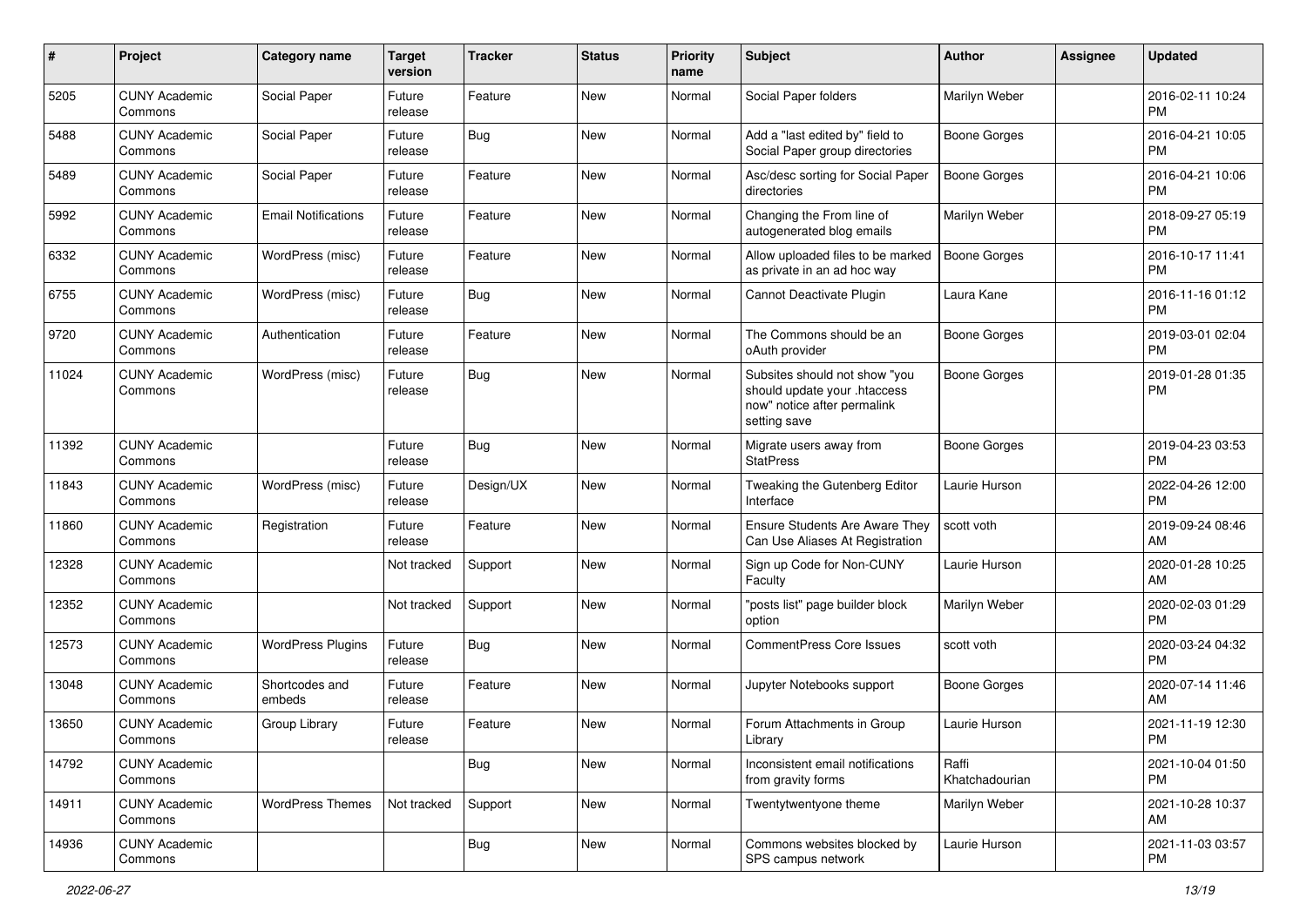| $\sharp$ | Project                         | <b>Category name</b>      | <b>Target</b><br>version | <b>Tracker</b> | <b>Status</b> | <b>Priority</b><br>name | <b>Subject</b>                                                                            | Author                  | <b>Assignee</b>   | <b>Updated</b>                |
|----------|---------------------------------|---------------------------|--------------------------|----------------|---------------|-------------------------|-------------------------------------------------------------------------------------------|-------------------------|-------------------|-------------------------------|
| 14940    | <b>CUNY Academic</b><br>Commons |                           |                          | <b>Bug</b>     | <b>New</b>    | Normal                  | Discrepancy between Commons<br>profile "sites" and actual # of sites                      | Laurie Hurson           |                   | 2021-11-08 11:09<br>AM        |
| 15045    | <b>CUNY Academic</b><br>Commons |                           |                          | Support        | New           | Normal                  | no result for KCeL in the search<br>box on the commons                                    | Marilyn Weber           |                   | 2021-12-10 11:29<br>AM        |
| 15565    | <b>CUNY Academic</b><br>Commons |                           |                          | Support        | New           | Normal                  | Events - send updates to an email<br>listserv                                             | Marilyn Weber           |                   | 2022-03-10 01:06<br><b>PM</b> |
| 15757    | <b>CUNY Academic</b><br>Commons |                           |                          | <b>Bug</b>     | <b>New</b>    | Normal                  | Members # do not match                                                                    | Laurie Hurson           |                   | 2022-03-30 04:52<br><b>PM</b> |
| 15816    | <b>CUNY Academic</b><br>Commons |                           | Not tracked              | Support        | <b>New</b>    | Normal                  | slow loading at SPS                                                                       | Marilyn Weber           |                   | 2022-04-05 01:26<br><b>PM</b> |
| 16255    | <b>CUNY Academic</b><br>Commons | WordPress (misc)          |                          | <b>Bug</b>     | New           | Normal                  | Need to define 'MULTISITE'<br>constant in wp-config.php                                   | Raymond Hoh             |                   | 2022-06-19 09:31<br>AM        |
| 11968    | JustPublics@365<br>MediaCamp    |                           |                          | Feature        | New           | Normal                  | Nanoscience Retractable Display<br>Unit                                                   | Donald Cherry           | Bonnie<br>Eissner | 2021-02-19 08:50<br>AM        |
| 2753     | <b>CUNY Academic</b><br>Commons | <b>Public Portfolio</b>   | Future<br>release        | Feature        | <b>New</b>    | Normal                  | Create actual actual tagification in<br>academic interests and other<br>fields            | Micki Kaufman           | Boone<br>Gorges   | 2015-01-05 08:52<br><b>PM</b> |
| 3580     | <b>CUNY Academic</b><br>Commons | Group Blogs               | Future<br>release        | Feature        | <b>New</b>    | Normal                  | Multiple blogs per group                                                                  | <b>Boone Gorges</b>     | Boone<br>Gorges   | 2018-02-20 02:02<br><b>PM</b> |
| 4481     | <b>CUNY Academic</b><br>Commons | Events                    | Future<br>release        | Feature        | New           | Normal                  | Group admins/mods should have<br>the ability to unlink an event from<br>the group         | <b>Boone Gorges</b>     | Boone<br>Gorges   | 2017-04-24 03:53<br><b>PM</b> |
| 4592     | <b>CUNY Academic</b><br>Commons | Events                    | Future<br>release        | Design/UX      | New           | Normal                  | Event Creation - Venue Dropdown<br>Slow                                                   | Samantha Raddatz        | Boone<br>Gorges   | 2015-09-14 04:56<br><b>PM</b> |
| 5182     | <b>CUNY Academic</b><br>Commons | Social Paper              | Future<br>release        | Design/UX      | New           | Normal                  | "Publishing" a private paper on<br>social paper?                                          | Raffi<br>Khatchadourian | Boone<br>Gorges   | 2016-10-13 04:12<br><b>PM</b> |
| 7022     | <b>CUNY Academic</b><br>Commons | Announcements             | Future<br>release        | <b>Bug</b>     | <b>New</b>    | Normal                  | Sitewide announcements should<br>be displayed on, and dismissable<br>from, mapped domains | Boone Gorges            | Boone<br>Gorges   | 2018-03-22 10:18<br>AM        |
| 7663     | <b>CUNY Academic</b><br>Commons | Social Paper              | Future<br>release        | <b>Bug</b>     | <b>New</b>    | Normal                  | Social Paper notifications not<br>formatted correctly on secondary<br>sites               | <b>Boone Gorges</b>     | Boone<br>Gorges   | 2018-04-16 03:52<br><b>PM</b> |
| 7981     | <b>CUNY Academic</b><br>Commons | Social Paper              | Future<br>release        | <b>Bug</b>     | New           | Normal                  | Social Paper comments should<br>not go to spam                                            | <b>Luke Waltzer</b>     | Boone<br>Gorges   | 2018-04-16 03:52<br><b>PM</b> |
| 8835     | <b>CUNY Academic</b><br>Commons | <b>Blogs (BuddyPress)</b> | Future<br>release        | Feature        | New           | Normal                  | Extend cuny.is shortlinks to sites                                                        | Luke Waltzer            | Boone<br>Gorges   | 2022-04-26 11:59<br>AM        |
| 9926     | <b>CUNY Academic</b><br>Commons | <b>WordPress Plugins</b>  | Future<br>release        | Bug            | New           | Normal                  | twitter-mentions-as-comments<br>cron jobs can run long                                    | <b>Boone Gorges</b>     | Boone<br>Gorges   | 2018-10-24 12:34<br>PM        |
| 10226    | <b>CUNY Academic</b><br>Commons | Courses                   | Future<br>release        | Feature        | New           | Normal                  | Add "My Courses" to drop down<br>list                                                     | scott voth              | Boone<br>Gorges   | 2021-11-19 12:42<br>PM        |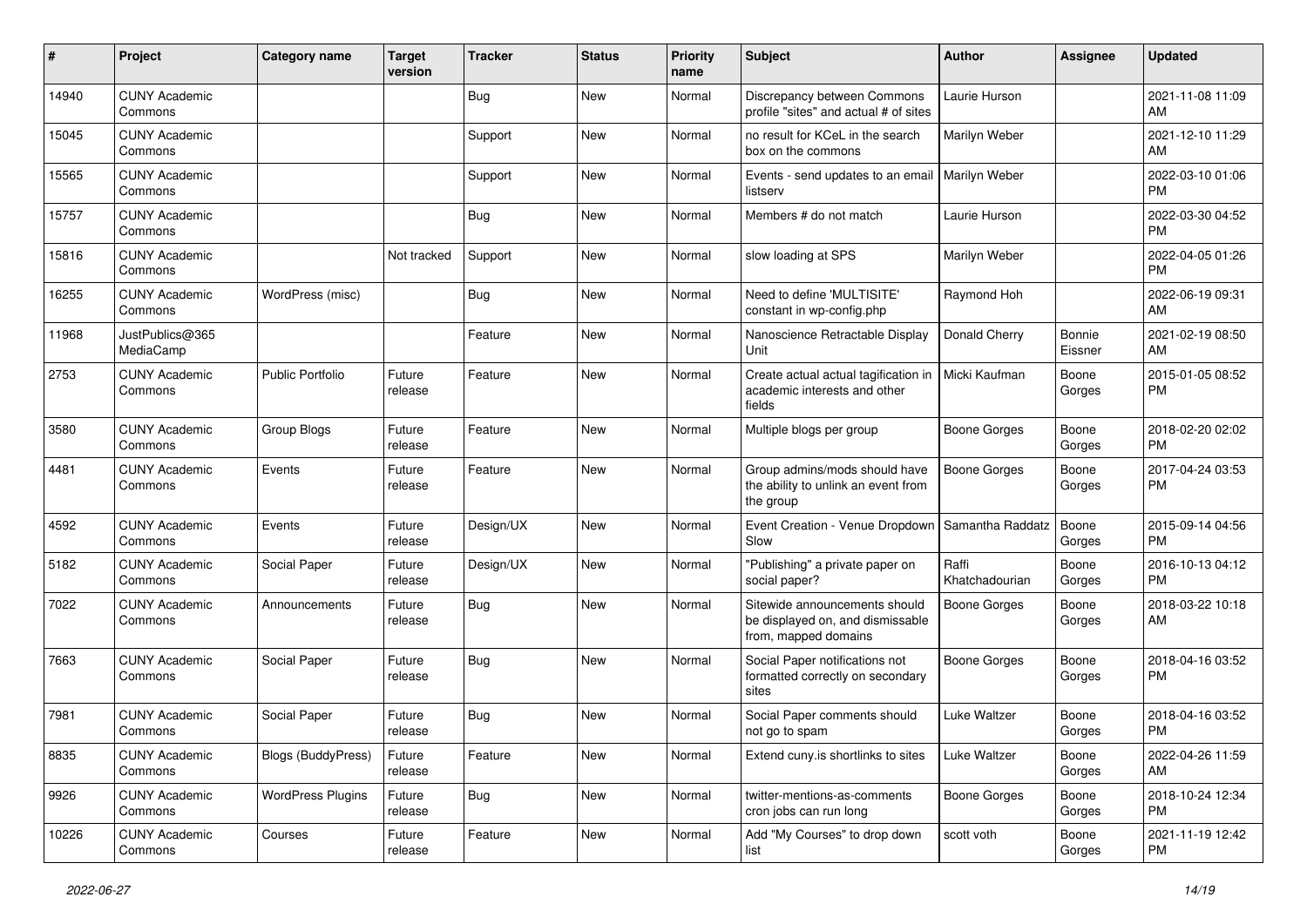| #     | Project                         | <b>Category name</b>       | <b>Target</b><br>version | <b>Tracker</b> | <b>Status</b> | <b>Priority</b><br>name | <b>Subject</b>                                                                                | <b>Author</b>       | Assignee        | <b>Updated</b>                |
|-------|---------------------------------|----------------------------|--------------------------|----------------|---------------|-------------------------|-----------------------------------------------------------------------------------------------|---------------------|-----------------|-------------------------------|
| 10794 | <b>CUNY Academic</b><br>Commons | Performance                | Not tracked              | <b>Bug</b>     | <b>New</b>    | Normal                  | Memcached connection<br>occasionally breaks                                                   | <b>Boone Gorges</b> | Boone<br>Gorges | 2018-12-06 03:30<br><b>PM</b> |
| 11496 | <b>CUNY Academic</b><br>Commons | <b>Public Portfolio</b>    | 1.15.2                   | Support        | <b>New</b>    | Normal                  | Replace Twitter Icon on Member<br>Portfolio page                                              | scott voth          | Boone<br>Gorges | 2019-06-06 01:03<br><b>PM</b> |
| 11531 | <b>CUNY Academic</b><br>Commons | Events                     | Future<br>release        | Feature        | <b>New</b>    | Normal                  | Main Events calendar should<br>include non-public events that<br>user has access to           | scott voth          | Boone<br>Gorges | 2019-06-11 10:00<br>AM        |
| 12042 | <b>CUNY Academic</b><br>Commons | <b>Email Notifications</b> | Future<br>release        | Feature        | New           | Normal                  | Improved error logging for BPGES   Boone Gorges<br>send queue                                 |                     | Boone<br>Gorges | 2021-11-19 12:25<br><b>PM</b> |
| 12091 | <b>CUNY Academic</b><br>Commons | <b>Group Files</b>         | Future<br>release        | Feature        | New           | Normal                  | Improved pre-upload file<br>validation for bp-group-documents                                 | <b>Boone Gorges</b> | Boone<br>Gorges | 2019-11-14 01:21<br><b>PM</b> |
| 12438 | <b>CUNY Academic</b><br>Commons | Courses                    | Not tracked              | <b>Bug</b>     | <b>New</b>    | Normal                  | Site appearing twice                                                                          | Laurie Hurson       | Boone<br>Gorges | 2020-02-18 01:34<br><b>PM</b> |
| 12911 | <b>CUNY Academic</b><br>Commons |                            | Not tracked              | Feature        | <b>New</b>    | Normal                  | Block access to xmlrpc.php based<br>on User-Agent                                             | <b>Boone Gorges</b> | Boone<br>Gorges | 2020-06-09 05:12<br><b>PM</b> |
| 13370 | <b>CUNY Academic</b><br>Commons | Group Library              | Future<br>release        | Feature        | <b>New</b>    | Normal                  | Library bulk deletion and folder<br>editing                                                   | Colin McDonald      | Boone<br>Gorges | 2020-10-13 10:41<br>AM        |
| 13466 | <b>CUNY Academic</b><br>Commons | Cavalcade                  | Future<br>release        | Feature        | <b>New</b>    | Normal                  | Automated cleanup for duplicate<br>Cavalcade tasks                                            | <b>Boone Gorges</b> | Boone<br>Gorges | 2020-10-13 05:24<br><b>PM</b> |
| 13835 | <b>CUNY Academic</b><br>Commons | WordPress (misc)           | Future<br>release        | Feature        | <b>New</b>    | Normal                  | Allow OneSearch widget to have<br>'CUNY' as campus                                            | <b>Boone Gorges</b> | Boone<br>Gorges | 2021-11-19 12:39<br><b>PM</b> |
| 13949 | <b>CUNY Academic</b><br>Commons |                            | Not tracked              | Bug            | <b>New</b>    | Normal                  | Continued debugging of runaway<br>MySQL connections                                           | <b>Matt Gold</b>    | Boone<br>Gorges | 2021-09-14 10:42<br>AM        |
| 14184 | <b>CUNY Academic</b><br>Commons | <b>Public Portfolio</b>    | Future<br>release        | Feature        | <b>New</b>    | Normal                  | Centralized mechanism for storing<br>Campus affiliations                                      | Boone Gorges        | Boone<br>Gorges | 2022-01-04 11:35<br>AM        |
| 14309 | <b>CUNY Academic</b><br>Commons | Group Library              | Future<br>release        | Feature        | <b>New</b>    | Normal                  | Better handling of<br>bp group document file<br>download attempts when file is<br>not present | Boone Gorges        | Boone<br>Gorges | 2021-11-19 12:28<br><b>PM</b> |
| 14908 | <b>CUNY Academic</b><br>Commons | Performance                |                          | Bug            | <b>New</b>    | Normal                  | Stale object cache on cdev                                                                    | Raymond Hoh         | Boone<br>Gorges | 2021-12-07 09:45<br>AM        |
| 14987 | <b>CUNY Academic</b><br>Commons | <b>WordPress Plugins</b>   | Future<br>release        | <b>Bug</b>     | New           | Normal                  | Elementor update causes<br>database freeze-up                                                 | <b>Boone Gorges</b> | Boone<br>Gorges | 2021-11-29 12:02<br><b>PM</b> |
| 15210 | <b>CUNY Academic</b><br>Commons | Analytics                  | Not tracked              | Design/UX      | <b>New</b>    | Normal                  | Google Analytics improvements                                                                 | Colin McDonald      | Boone<br>Gorges | 2022-05-24 10:47<br>AM        |
| 15767 | <b>CUNY Academic</b><br>Commons | WordPress (misc)           |                          | Support        | <b>New</b>    | Normal                  | Site loading slowly                                                                           | scott voth          | Boone<br>Gorges | 2022-04-04 08:56<br><b>PM</b> |
| 15883 | <b>CUNY Academic</b><br>Commons |                            | 2.1.0                    | Feature        | <b>New</b>    | Normal                  | Release BPGES update                                                                          | Boone Gorges        | Boone<br>Gorges | 2022-05-26 10:39<br>AM        |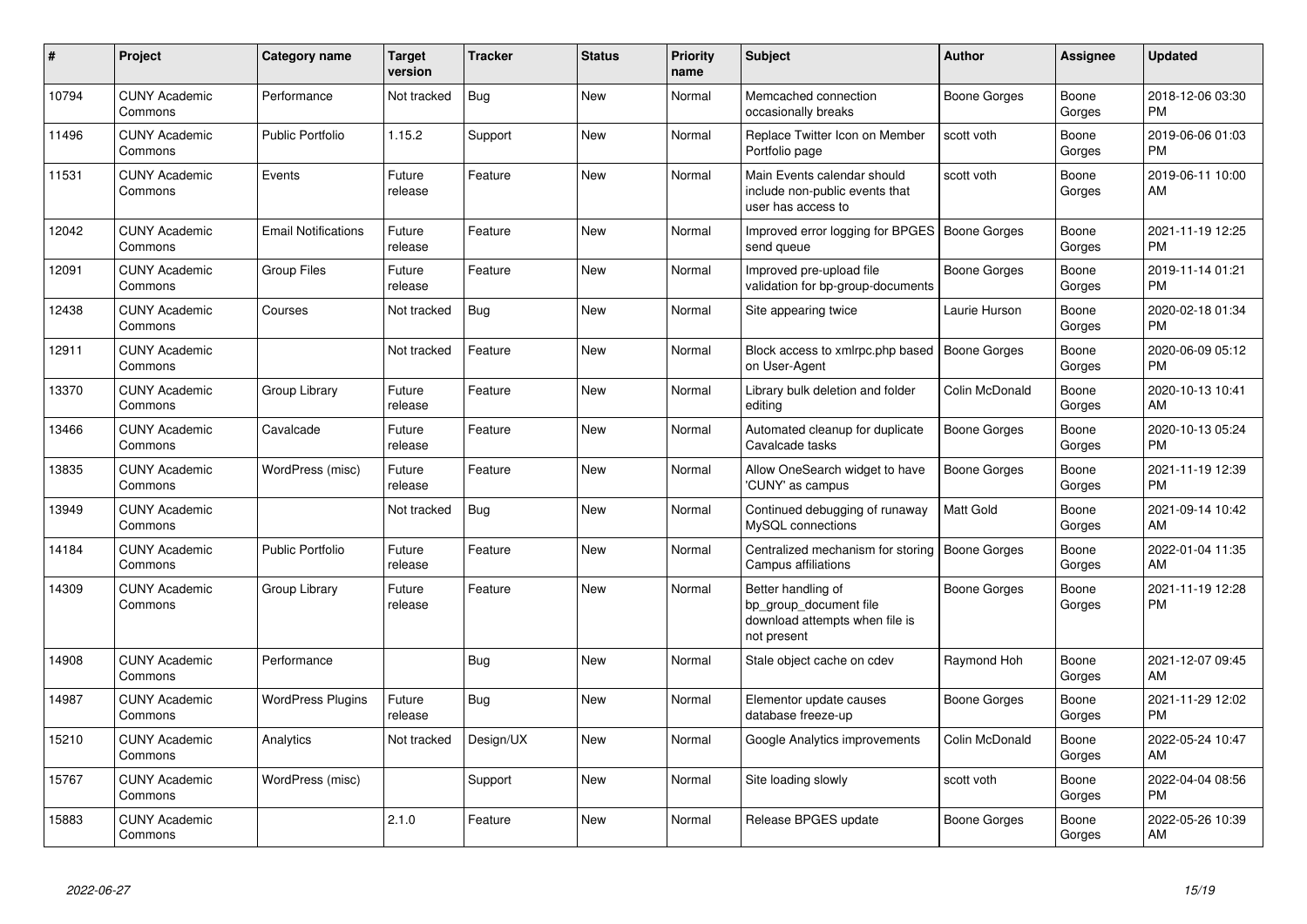| #     | <b>Project</b>                  | Category name                  | <b>Target</b><br>version | <b>Tracker</b> | <b>Status</b> | <b>Priority</b><br>name | <b>Subject</b>                                                               | <b>Author</b>           | <b>Assignee</b>    | <b>Updated</b>                |
|-------|---------------------------------|--------------------------------|--------------------------|----------------|---------------|-------------------------|------------------------------------------------------------------------------|-------------------------|--------------------|-------------------------------|
| 16199 | <b>CUNY Academic</b><br>Commons | <b>Directories</b>             | 2.0.2                    | <b>Bug</b>     | <b>New</b>    | Normal                  | Removed "Semester" Filter from<br><b>Courses Directory</b>                   | Laurie Hurson           | Boone<br>Gorges    | 2022-06-14 11:36<br>AM        |
| 3059  | <b>CUNY Academic</b><br>Commons | Group Forums                   | Future<br>release        | Design/UX      | <b>New</b>    | Normal                  | Forum Post Permissable Content<br><b>Explanatory Text</b>                    | Chris Stein             | Chris Stein        | 2015-04-02 11:27<br>AM        |
| 10354 | <b>CUNY Academic</b><br>Commons | <b>Public Portfolio</b>        | Future<br>release        | Feature        | New           | Normal                  | Opt out of Having a Profile Page                                             | scott voth              | Chris Stein        | 2020-05-12 10:43<br>AM        |
| 13199 | <b>CUNY Academic</b><br>Commons | Group Forums                   | Future<br>release        | Feature        | New           | Normal                  | Favoring Groups over bbPress<br>plugin                                       | Colin McDonald          | Colin<br>McDonald  | 2021-11-19 12:28<br><b>PM</b> |
| 13331 | <b>CUNY Academic</b><br>Commons | Site cloning                   | Future<br>release        | Bug            | <b>New</b>    | Normal                  | Combine Site Template and<br>Clone operations                                | Boone Gorges            | Jeremy Felt        | 2021-11-19 12:39<br><b>PM</b> |
| 13891 | <b>CUNY Academic</b><br>Commons | Internal Tools and<br>Workflow | 2.1.0                    | Feature        | <b>New</b>    | Normal                  | Migrate automated linting to<br>GitHub Actions                               | Boone Gorges            | Jeremy Felt        | 2022-05-26 10:45<br>AM        |
| 15194 | <b>CUNY Academic</b><br>Commons | Internal Tools and<br>Workflow | 2.1.0                    | Feature        | <b>New</b>    | Normal                  | PHPCS sniff for un-restored<br>switch to blog() calls                        | Boone Gorges            | Jeremy Felt        | 2022-05-26 10:45<br>AM        |
| 11879 | <b>CUNY Academic</b><br>Commons |                                | Not tracked              | Bug            | <b>New</b>    | Normal                  | Hypothesis comments appearing<br>on multiple, different pdfs across<br>blogs | Laurie Hurson           | Laurie Hurson      | 2019-09-19 02:39<br><b>PM</b> |
| 14475 | <b>CUNY Academic</b><br>Commons |                                | Not tracked              | Publicity      | <b>New</b>    | Normal                  | OER Showcase Page                                                            | Laurie Hurson           | Laurie Hurson      | 2021-09-14 10:46<br>AM        |
| 6078  | <b>CUNY Academic</b><br>Commons | <b>Blogs (BuddyPress)</b>      | Future<br>release        | Feature        | <b>New</b>    | Normal                  | <b>Explore Adding Network Blog</b><br>Metadata Plugin                        | Luke Waltzer            | Luke Waltzer       | 2016-10-11 10:29<br><b>PM</b> |
| 8211  | <b>CUNY Academic</b><br>Commons | <b>WordPress Themes</b>        | Future<br>release        | Feature        | <b>New</b>    | Normal                  | Theme Suggestions: Material<br>Design-Inspired Themes                        | Margaret Galvan         | Margaret<br>Galvan | 2017-08-07 02:48<br><b>PM</b> |
| 12392 | <b>CUNY Academic</b><br>Commons | Help/Codex                     | Not tracked              | Documentation  | New           | Normal                  | <b>Updates to Common Commons</b><br>Questions on Help Page                   | scott voth              | Margaret<br>Galvan | 2020-02-11 10:53<br>AM        |
| 3509  | <b>CUNY Academic</b><br>Commons | Publicity                      | 1.7                      | Publicity      | New           | Normal                  | Create 1.7 digital signage imagery                                           | Micki Kaufman           | Marilyn<br>Weber   | 2014-10-01 12:40<br><b>PM</b> |
| 9420  | <b>CUNY Academic</b><br>Commons | cuny.is                        | Not tracked              | Feature        | <b>New</b>    | Normal                  | Request for http://cuny.is/streams                                           | Raffi<br>Khatchadourian | Marilyn<br>Weber   | 2018-04-02 10:08<br>AM        |
| 12382 | <b>CUNY Academic</b><br>Commons | Membership                     | Not tracked              | Support        | New           | Normal                  | Email request change                                                         | Marilyn Weber           | Marilyn<br>Weber   | 2020-02-06 12:56<br><b>PM</b> |
| 3657  | <b>CUNY Academic</b><br>Commons | WordPress (misc)               | Not tracked              | Feature        | <b>New</b>    | Normal                  | Create alert for GC email<br>addresses                                       | <b>Matt Gold</b>        | Matt Gold          | 2016-04-14 11:29<br><b>PM</b> |
| 3691  | <b>CUNY Academic</b><br>Commons | <b>WordPress Plugins</b>       | Future<br>release        | <b>Bug</b>     | <b>New</b>    | Normal                  | <b>WPMU Domain Mapping</b><br>Debugging on cdev                              | Raymond Hoh             | Matt Gold          | 2014-12-12 09:04<br>AM        |
| 4225  | <b>CUNY Academic</b><br>Commons | DiRT Integration               | Future<br>release        | Design/UX      | <b>New</b>    | Normal                  | Add information to DIRT page (in<br>Create a Group)                          | Samantha Raddatz        | Matt Gold          | 2015-06-26 03:14<br><b>PM</b> |
| 4972  | <b>CUNY Academic</b><br>Commons | Analytics                      | Not tracked              | Bug            | <b>New</b>    | Normal                  | <b>Newsletter Analytics</b>                                                  | Stephen Real            | Matt Gold          | 2015-12-09 12:54<br><b>PM</b> |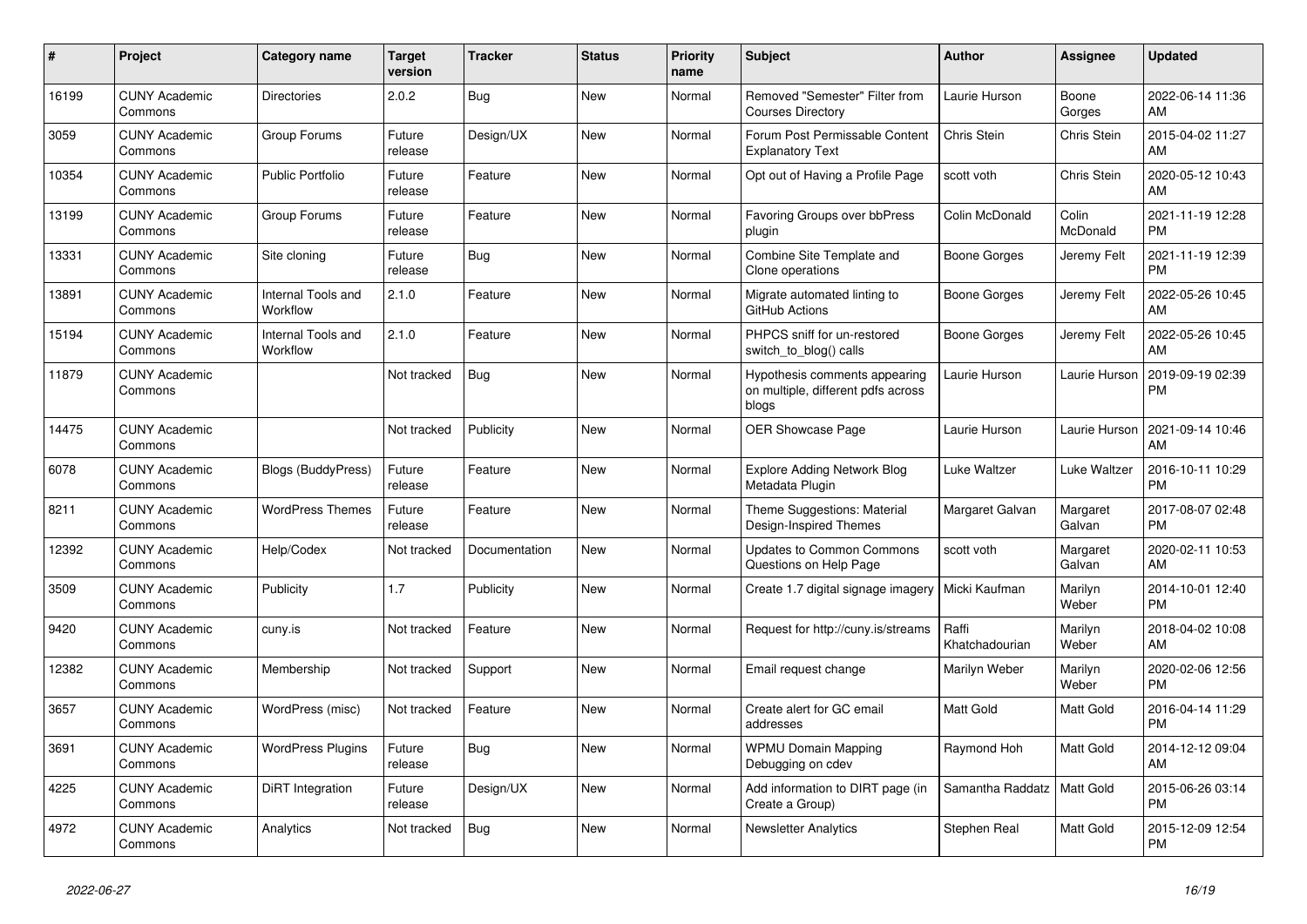| #     | Project                         | <b>Category name</b>     | <b>Target</b><br>version | <b>Tracker</b> | <b>Status</b> | <b>Priority</b><br>name | <b>Subject</b>                                                                       | <b>Author</b>       | <b>Assignee</b>       | <b>Updated</b>                |
|-------|---------------------------------|--------------------------|--------------------------|----------------|---------------|-------------------------|--------------------------------------------------------------------------------------|---------------------|-----------------------|-------------------------------|
| 8607  | <b>CUNY Academic</b><br>Commons |                          | Not tracked              | Support        | <b>New</b>    | Normal                  | Paypal?                                                                              | Marilyn Weber       | Matt Gold             | 2018-05-15 01:37<br><b>PM</b> |
| 10839 | <b>CUNY Academic</b><br>Commons | About page               | Not tracked              | Support        | <b>New</b>    | Normal                  | <b>Mission Statement Needs</b><br>Revision                                           | scott voth          | <b>Matt Gold</b>      | 2018-12-26 10:58<br>AM        |
| 11545 | <b>CUNY Academic</b><br>Commons | <b>WordPress Plugins</b> | Not tracked              | Support        | <b>New</b>    | Normal                  | Twitter searches in WordPress                                                        | Gina Cherry         | <b>Matt Gold</b>      | 2019-09-23 01:03<br><b>PM</b> |
| 3506  | <b>CUNY Academic</b><br>Commons | Publicity                | 1.7                      | Publicity      | <b>New</b>    | Normal                  | Prepare 1.7 email messaging                                                          | Micki Kaufman       | Micki<br>Kaufman      | 2014-10-01 12:36<br><b>PM</b> |
| 7624  | <b>CUNY Academic</b><br>Commons | BuddyPress (misc)        | Future<br>release        | Design/UX      | <b>New</b>    | Normal                  | <b>BP</b> Notifications                                                              | Luke Waltzer        | Paige Dupont          | 2017-02-08 10:43<br><b>PM</b> |
| 11393 | <b>CUNY Academic</b><br>Commons |                          | Not tracked              | Publicity      | <b>New</b>    | Normal                  | After 1.15 release, ceate a hero<br>slide and post about adding a site<br>to a group | scott voth          | Patrick<br>Sweeney    | 2019-05-14 10:32<br>AM        |
| 5282  | <b>CUNY Academic</b><br>Commons | Social Paper             | Future<br>release        | Bug            | <b>New</b>    | Normal                  | Replying via email directs to<br>paper but not individual comment.                   | Marilyn Weber       | Raymond<br>Hoh        | 2016-03-02 01:48<br><b>PM</b> |
| 7928  | <b>CUNY Academic</b><br>Commons | Group Forums             | Not tracked              | Bug            | <b>New</b>    | Normal                  | Duplicate Forum post                                                                 | Luke Waltzer        | Raymond<br><b>Hoh</b> | 2017-04-11 09:27<br><b>PM</b> |
| 9346  | <b>CUNY Academic</b><br>Commons | WordPress (misc)         | Not tracked              | Bug            | <b>New</b>    | Normal                  | Clone cetls.bmcc.cuny.edu for<br>development                                         | Owen Roberts        | Raymond<br>Hoh        | 2018-03-06 05:35<br><b>PM</b> |
| 9729  | <b>CUNY Academic</b><br>Commons | <b>SEO</b>               | Not tracked              | Support        | New           | Normal                  | 503 Errors showing on<br>newlaborforum.cuny.edu                                      | Diane Krauthamer    | Raymond<br>Hoh        | 2018-05-22 04:48<br><b>PM</b> |
| 11243 | <b>CUNY Academic</b><br>Commons | BuddyPress (misc)        | Future<br>release        | Bug            | <b>New</b>    | Normal                  | Audit bp-custom.php                                                                  | Raymond Hoh         | Raymond<br>Hoh        | 2022-04-26 11:59<br>AM        |
| 11624 | <b>CUNY Academic</b><br>Commons | WordPress (misc)         | Not tracked              | Support        | <b>New</b>    | Normal                  | Change pages into posts or swap<br>database for a Commons site?                      | Stephen Klein       | Raymond<br>Hoh        | 2019-07-09 11:04<br>AM        |
| 13286 | <b>CUNY Academic</b><br>Commons |                          | Not tracked              | Support        | <b>New</b>    | Normal                  | problem connecting with<br>WordPress app                                             | Marilyn Weber       | Raymond<br>Hoh        | 2020-09-08 11:16<br>AM        |
| 13358 | <b>CUNY Academic</b><br>Commons | Group Forums             | Future<br>release        | Feature        | <b>New</b>    | Normal                  | Improved UI for group forum<br>threading settings                                    | Boone Gorges        | Raymond<br>Hoh        | 2021-11-19 12:27<br><b>PM</b> |
| 13430 | <b>CUNY Academic</b><br>Commons | Reply By Email           | Not tracked              | Bug            | <b>New</b>    | Normal                  | Delay in RBE                                                                         | Luke Waltzer        | Raymond<br>Hoh        | 2020-10-13 11:16<br>AM        |
| 14496 | <b>CUNY Academic</b><br>Commons | Domain Mapping           | Future<br>release        | Bug            | <b>New</b>    | Normal                  | Mapped domain SSO uses<br>third-party cookies                                        | Raymond Hoh         | Raymond<br>Hoh        | 2021-05-24 04:03<br>PM        |
| 16177 | <b>CUNY Academic</b><br>Commons | Reply By Email           |                          | Bug            | New           | Normal                  | Switch to Inbound mode for RBE                                                       | Raymond Hoh         | Raymond<br>Hoh        | 2022-05-30 04:32<br>PM        |
| 308   | <b>CUNY Academic</b><br>Commons | Registration             | Future<br>release        | Feature        | New           | Normal                  | Group recommendations for<br>signup process                                          | <b>Boone Gorges</b> | Samantha<br>Raddatz   | 2015-11-09 05:07<br>PM        |
| 4226  | <b>CUNY Academic</b><br>Commons | <b>BuddyPress Docs</b>   | Future<br>release        | Design/UX      | New           | Normal                  | Add option to connect a Doc with<br>a Group                                          | Samantha Raddatz    | Samantha<br>Raddatz   | 2015-09-09 04:08<br>PM        |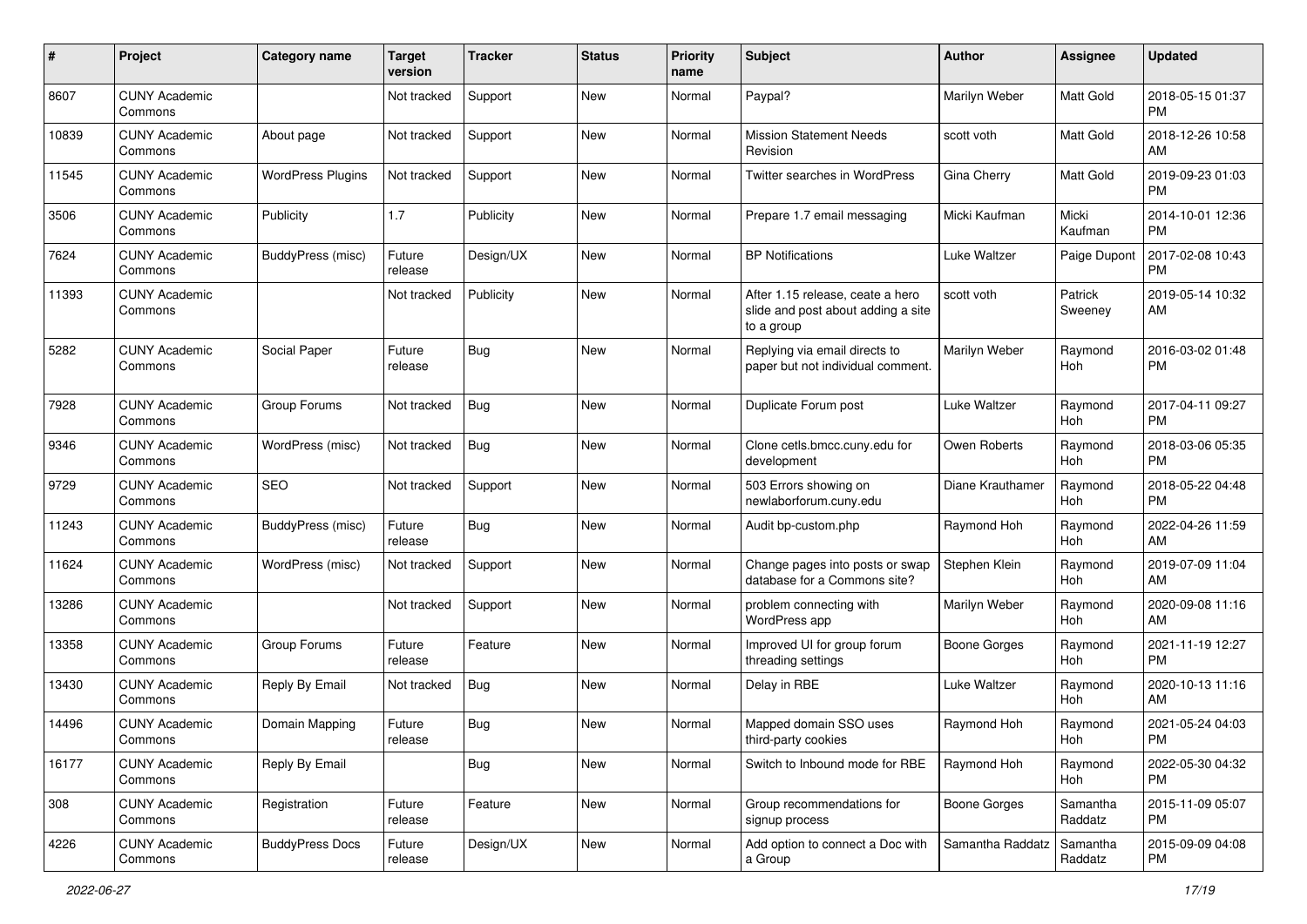| #     | <b>Project</b>                  | <b>Category name</b>        | <b>Target</b><br>version | <b>Tracker</b> | <b>Status</b> | <b>Priority</b><br>name | <b>Subject</b>                                                                                                                               | <b>Author</b>           | <b>Assignee</b>     | <b>Updated</b>                |
|-------|---------------------------------|-----------------------------|--------------------------|----------------|---------------|-------------------------|----------------------------------------------------------------------------------------------------------------------------------------------|-------------------------|---------------------|-------------------------------|
| 4253  | <b>CUNY Academic</b><br>Commons | <b>Public Portfolio</b>     | Future<br>release        | Design/UX      | <b>New</b>    | Normal                  | Encourage users to add portfolio<br>content                                                                                                  | Samantha Raddatz        | Samantha<br>Raddatz | 2015-07-07 11:32<br>AM        |
| 4622  | <b>CUNY Academic</b><br>Commons | <b>Public Portfolio</b>     | Future<br>release        | Design/UX      | <b>New</b>    | Normal                  | <b>Profile Visibility Settings</b>                                                                                                           | Samantha Raddatz        | Samantha<br>Raddatz | 2015-09-21 12:18<br><b>PM</b> |
| 5183  | <b>CUNY Academic</b><br>Commons | Social Paper                | Future<br>release        | Design/UX      | <b>New</b>    | Normal                  | Creating a new paper when<br>viewing an existing paper                                                                                       | Raffi<br>Khatchadourian | Samantha<br>Raddatz | 2016-02-02 12:09<br><b>PM</b> |
| 5298  | <b>CUNY Academic</b><br>Commons |                             | Not tracked              | Publicity      | New           | Normal                  | Survey Pop-Up Text                                                                                                                           | Samantha Raddatz        | Samantha<br>Raddatz | 2016-03-22 12:27<br><b>PM</b> |
| 5397  | <b>CUNY Academic</b><br>Commons | Social Paper                | Future<br>release        | Feature        | New           | Normal                  | frustrating to have to<br>enable/disable in SP                                                                                               | Marilyn Weber           | Samantha<br>Raddatz | 2016-04-20 03:39<br><b>PM</b> |
| 10439 | <b>CUNY Academic</b><br>Commons | Design                      | 2.1.0                    | Design/UX      | New           | Normal                  | Create Style Guide for Commons                                                                                                               | Sonja Leix              | Sara Cannon         | 2022-06-23 06:20<br><b>PM</b> |
| 10580 | <b>CUNY Academic</b><br>Commons | Information<br>Architecture | Future<br>release        | Design/UX      | <b>New</b>    | Normal                  | Primary nav item review                                                                                                                      | Boone Gorges            | Sara Cannon         | 2021-11-19 12:37<br><b>PM</b> |
| 3565  | <b>CUNY Academic</b><br>Commons | My Commons                  | Not tracked              | Documentation  | <b>New</b>    | Normal                  | Load Newest inconsistencies                                                                                                                  | Chris Stein             | scott voth          | 2015-11-09 01:16<br><b>PM</b> |
| 4222  | <b>CUNY Academic</b><br>Commons | User Experience             | Future<br>release        | Design/UX      | New           | Normal                  | Add information to 'Delete<br>Account' page                                                                                                  | Samantha Raddatz        | scott voth          | 2015-06-26 11:35<br>AM        |
| 9908  | <b>CUNY Academic</b><br>Commons |                             | Not tracked              | Feature        | New           | Normal                  | Is it possible to send email<br>updates to users (or an email<br>address not on the list) for only a<br>single page AFTER being<br>prompted? | <b>Michael Shields</b>  | scott voth          | 2018-06-11 01:34<br><b>PM</b> |
| 11883 | <b>CUNY Academic</b><br>Commons | Help/Codex                  | Not tracked              | Support        | New           | Normal                  | Need Embedding Help Page<br>Update (Tableau)                                                                                                 | Anthony Wheeler         | scott voth          | 2019-09-24 08:49<br>AM        |
| 12247 | <b>CUNY Academic</b><br>Commons | Publicity                   | Not tracked              | Support        | New           | Normal                  | Screenshot of First Commons<br>Homepage                                                                                                      | scott voth              | scott voth          | 2020-01-14 12:08<br><b>PM</b> |
| 14394 | <b>CUNY Academic</b><br>Commons |                             | Not tracked              | Feature        | New           | Normal                  | Commons News Site - redesign                                                                                                                 | scott voth              | scott voth          | 2021-09-14 10:46<br>AM        |
| 14787 | <b>CUNY Academic</b><br>Commons | <b>Plugin Packages</b>      | Future<br>release        | Feature        | <b>New</b>    | Normal                  | Creating a "Design" plugin<br>package                                                                                                        | Laurie Hurson           | scott voth          | 2022-04-27 04:56<br><b>PM</b> |
| 4635  | <b>CUNY Academic</b><br>Commons | Authentication              | Future<br>release        | Feature        | <b>New</b>    | Normal                  | Allow non-WP authentication                                                                                                                  | Boone Gorges            | Sonja Leix          | 2019-03-01 02:05<br><b>PM</b> |
| 11789 | <b>CUNY Academic</b><br>Commons | Courses                     | Future<br>release        | Feature        | <b>New</b>    | Normal                  | Ability to remove item from<br>Courses list                                                                                                  | Laurie Hurson           | Sonja Leix          | 2019-09-24 12:28<br><b>PM</b> |
| 11834 | <b>CUNY Academic</b><br>Commons | <b>Group Files</b>          | Future<br>release        | Feature        | <b>New</b>    | Normal                  | Improved tools for managing<br>group file folders                                                                                            | Boone Gorges            | Sonja Leix          | 2019-09-06 03:55<br><b>PM</b> |
| 6665  | <b>CUNY Academic</b><br>Commons |                             | Not tracked              | Publicity      | <b>New</b>    | Normal                  | Dead Link in 1.10 announcement<br>post                                                                                                       | Paige Dupont            | Stephen Real        | 2016-12-01 03:11<br><b>PM</b> |